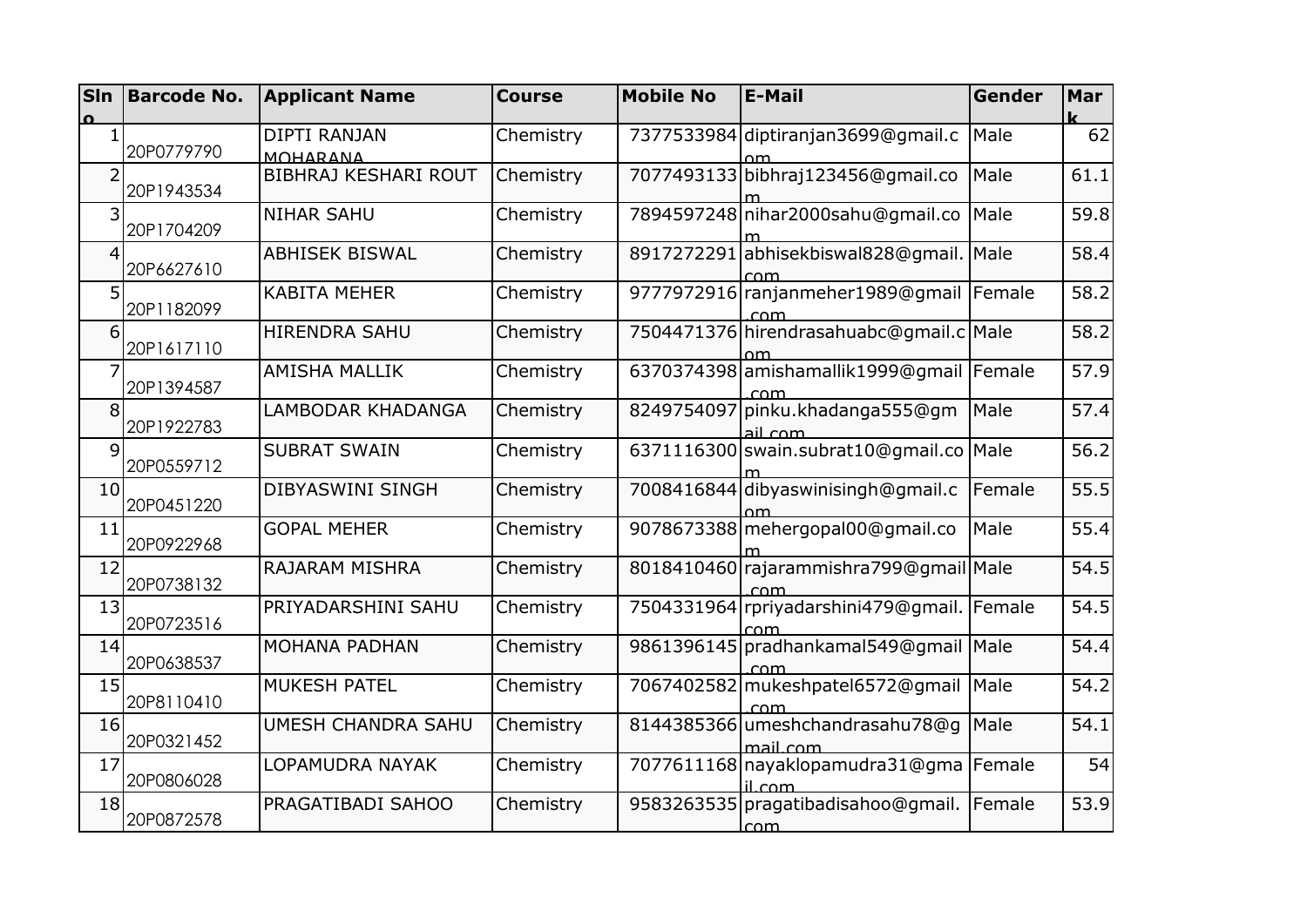| <b>SIn</b> | <b>Barcode No.</b>   | <b>Applicant Name</b>       | <b>Course</b> | <b>Mobile No</b> | <b>E-Mail</b>                                     | Gender | Mar  |
|------------|----------------------|-----------------------------|---------------|------------------|---------------------------------------------------|--------|------|
| C          |                      |                             |               |                  |                                                   |        |      |
| 19         | 20P0178012           | <b>GURUKRUSHNA</b>          | Chemistry     |                  | 9861503191 mohantagurukrushna@g                   | Male   | 53.7 |
|            |                      | MOHANTA                     |               |                  | mail.com                                          |        |      |
| 20         | 20P1759466           | <b>MUKESH BAG</b>           | Chemistry     |                  | 6370631467 mukeshbag96@gmail.co                   | Male   | 53.5 |
|            |                      |                             |               |                  |                                                   |        |      |
| 21         | 20P0415552           | <b>GAYATREE SAHU</b>        | Chemistry     |                  | 9178999543 2014 premananda@gmail. Female          |        | 53.5 |
| 22         |                      | <b>JAYANTI ROUT</b>         |               |                  | rnm<br>9114462115 jayantirout 978@gmail.co        | Female | 53.4 |
|            | 20P7789210           |                             | Chemistry     |                  |                                                   |        |      |
| 23         |                      | Shubhashree Patel           | Chemistry     |                  | 6261218336 subhupatel2510@gmail.c Female          |        | 53.1 |
|            | 20P1318092           |                             |               |                  |                                                   |        |      |
| 24         |                      | <b>JYOTIRMAYEE MEHER</b>    | Chemistry     |                  | 8658744692 jyotimeher 815@gmail.co                | Female | 53.1 |
|            | 20P1462822           |                             |               |                  |                                                   |        |      |
| 25         |                      | SUSHREE SWAGATIKA           | Chemistry     | 8144535017       |                                                   | Female | 53   |
|            | 20P0525800           | <b>BEHERA</b>               |               |                  |                                                   |        |      |
| 26         |                      | SoumyaRanjan Padhi          | Chemistry     |                  | 7894825608 Karanpadhi 2020013@gm                  | Male   | 52.8 |
|            | 20P1525222           |                             |               |                  | ail.com                                           |        |      |
| 27         |                      | <b>SUCHISMITA SAHU</b>      | Chemistry     |                  | 9438507328 suchismitasahu36@gmail Female          |        | 52.8 |
|            | 20P1163432           |                             |               |                  | com                                               |        |      |
| 28         |                      | SOURAV KUMAR PANDA          | Chemistry     |                  | 9668869264 souravkumarpanda101@                   | Male   | 52.7 |
|            | 20P0977997           |                             |               |                  | amail com                                         |        |      |
| 29         | 20P7869510           | <b>JATEEN KUMAR BHOI</b>    | Chemistry     |                  | 7008843423 jateenbhoi11@gmail.com                 | Male   | 52.7 |
| 30         |                      | <b>DEBAPRIYA NAYAK</b>      |               |                  |                                                   | Male   | 52.6 |
|            | 20P1312474           |                             | Chemistry     |                  | 9658329239 debapriyanayak3@gmail.                 |        |      |
| 31         |                      | <b>ARPITA BISWAL</b>        | Chemistry     |                  | com<br>6370338326 arpitabiswalghess@gmail. Female |        | 52.3 |
|            | 20P1699727           |                             |               |                  |                                                   |        |      |
| 32         |                      | <b>BINITA MAJHI</b>         | Chemistry     |                  | com<br>8763733866 bandita.majhi@gmail.co          | Female | 52.3 |
|            | 20P1333289           |                             |               |                  |                                                   |        |      |
|            | 33 20P0378322        | <b>BIJAYANI DALAI</b>       | Chemistry     |                  | 8144497676 bijayani178@gmail.com                  | Female | 52.3 |
|            | 34 20 P 20 9 1 7 3 9 | <b>BIJAYLAXMI PRUSTY</b>    | Chemistry     |                  | 7653808093 bijaylaxmi97@gmail.com                 | Female | 52.1 |
| 35         |                      | <b>SRIKANTA KUMAR PANDA</b> | Chemistry     |                  | 6370563394 srikantapanda475@gmail                 | Male   | 51.9 |
|            | 20P0055037           |                             |               |                  | com                                               |        |      |
| 36         |                      | CHHATRAPATI PRADHAN         | Chemistry     |                  | 9078143587 chhatrapatipradhan565@                 | Male   | 51.9 |
|            | 20P1262229           |                             |               |                  | amail com                                         |        |      |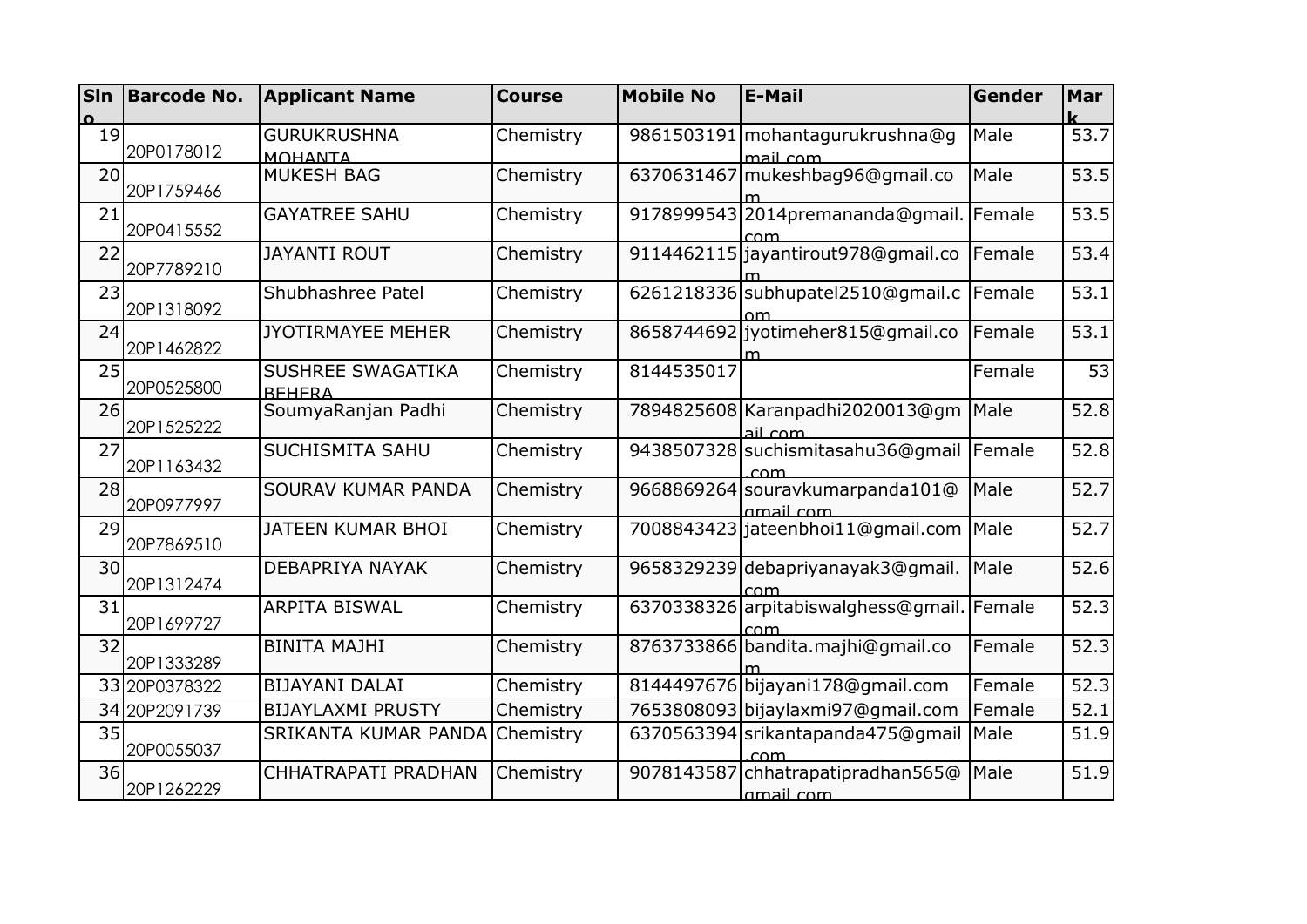| <b>SIn</b> | <b>Barcode No.</b> | <b>Applicant Name</b>                 | <b>Course</b> | <b>Mobile No</b> | <b>E-Mail</b>                                         | Gender | Mar  |
|------------|--------------------|---------------------------------------|---------------|------------------|-------------------------------------------------------|--------|------|
|            |                    |                                       |               |                  |                                                       |        | lz.  |
| 37         | 20P0977396         | Sweta Biswal                          | Chemistry     |                  | 7064912048 Swetabiswal17@gmail.co                     | Female | 51.8 |
| 38         | 20P0811787         | NIBEDITA SATAPATHY                    | Chemistry     |                  | 6370025353 nibeditasatapathy22@gm   Female<br>ail com |        | 51.8 |
| 39         | 20P0388287         | <b>RUPALI SAHU</b>                    | Chemistry     |                  | 7991013480 123rupalisahu@gmail.co                     | Female | 51.8 |
| 40         | 20P1218246         | <b>HEMANANDA TANDI</b>                | Chemistry     | 7008099217       | hemananda33@gmail.co                                  | Male   | 51.8 |
| 41         | 20P2074486         | <b>HIMANSU SEKHAR</b><br><b>PANDA</b> | Chemistry     |                  | 7735419476 himansusekhar715@gmai Male<br>com          |        | 51.7 |
| 42         | 20P1208194         | PREMANANDA SAHA                       | Chemistry     |                  | 8847867528 premanandasha8@gmail.<br>com               | Male   | 51.7 |
|            | 43 20P0790007      | <b>SRIYA DEHURY</b>                   | Chemistry     |                  | 8455899468 dehury.sriya@gmail.com                     | Female | 52.1 |
|            | 44 20P1904959      | <b>GOURAV KUMAR GIRI</b>              | Chemistry     |                  | 8144021733 ggiri2997@gmail.com                        | Male   | 51.6 |
| 45         | 20P2178766         | <b>BISWARANJAN JENA</b>               | Chemistry     |                  | 8328851104 biswaranjanjena 5159@g<br>mail.com         | Male   | 51.6 |
| 46         | 20P1176543         | Lopamudra Parija                      | Chemistry     |                  | 7978465046 lopamudraparija1@gmail.<br>com             | Female | 51.5 |
| 47         | 20P0630107         | <b>ALOK KUMAR BAG</b>                 | Chemistry     |                  | 7377492419 prabinmohanty 9898@gm<br>ail com           | Male   | 51.5 |
| 48         | 20P1793529         | <b>SRIYA MEHER</b>                    | Chemistry     |                  | 6260589982 sriyameher190@gmail.co                     | Female | 51.4 |
| 49         | 20P1579057         | <b>SUNITA PRADHAN</b>                 | Chemistry     | 8249107257       | sunitapradhan641@gmail Female<br>com                  |        | 51.3 |
| 50         | 20P1061963         | <b>JAGAJJIBAN PANDA</b>               | Chemistry     |                  | 9337957007 jagattttpanda@gmail.com Male               |        | 51.2 |
| 51         | 20P0353608         | <b>MALAYA KUMAR SAHU</b>              | Chemistry     |                  | 9337056199 malayakumars85@gmail.<br>com               | Male   | 51.2 |
| 52         | 20P1436583         | TAPAN KUMAR BEHERA                    | Chemistry     | 8895661114       | beheratapankumar25@g<br>mail.com                      | Male   | 50.8 |
| 53         | 20P2061957         | SANJAY KUMAR MAHANA                   | Chemistry     |                  | 8018513595 mahanasanjay 2000@gm<br>ail com            | Male   | 50.6 |
| 54         | 20P1453893         | Priyanka Priyadarsini<br>Sahoo        | Chemistry     |                  | 9348690641 Priyankasahoo00143@q<br>mail com           | Female | 50.6 |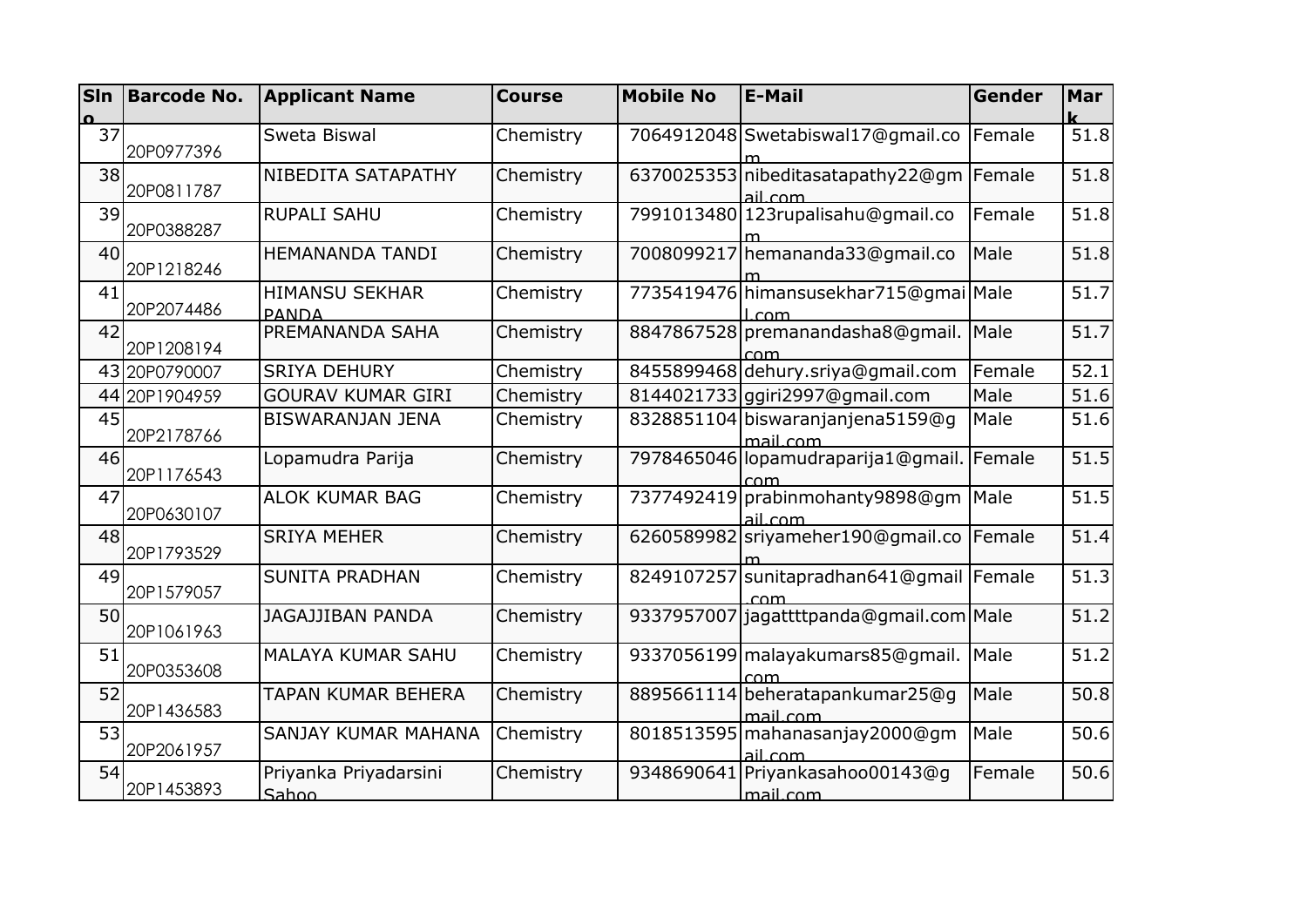| <b>SIn</b> | <b>Barcode No.</b> | <b>Applicant Name</b>                 | <b>Course</b> | <b>Mobile No</b> | <b>E-Mail</b>                                             | Gender | Mar  |
|------------|--------------------|---------------------------------------|---------------|------------------|-----------------------------------------------------------|--------|------|
|            |                    |                                       |               |                  |                                                           |        |      |
| 55         | 20P1336234         | <b>KOMAL AGRAWAL</b>                  | Chemistry     |                  | 6370414978 komalagrawal074@gmail. Female<br>com           |        | 50.4 |
| 56         | 20P0681636         | <b>ANANYA BEHERA</b>                  | Chemistry     |                  | 9337593470 ananyabehera177@gmail Female<br>com            |        | 50.4 |
| 57         | 20P1925174         | <b>DURYODHAN GURU</b>                 | Chemistry     |                  | 6371845137 duryodhanguru9@gmail.c Male                    |        | 50.3 |
| 58         | 20P1125059         | <b>MANOJ KUMAR BARIK</b>              | Chemistry     |                  | 7749957146 barikmanoj22@gmail.co                          | Male   | 50.2 |
| 59         | 20P3658710         | <b>BEDABRATA MISHRA</b>               | Chemistry     |                  | 8847881324 bedabratamishra2017@g<br>mail.com              | Male   | 50.1 |
| 60         | 20P2152324         | <b>DILU CHOUDHURY</b>                 | Chemistry     |                  | 9337629928 diluchoudhury 2000@gma<br>il com               | Male   | 49.9 |
| 61         | 20P0579027         | PRATYUSH PRIYA PATI                   | Chemistry     |                  | 9078311612 pratyushpati30@gmail.co                        | Male   | 49.9 |
| 62         | 20P0429718         | Nitesh Kumar Naik                     | Chemistry     |                  | 8328917497 naiknitesh 519@gmail.co                        | Male   | 49.6 |
|            | 63 20P2090824      | RANJAN KUMAR JENA                     | Chemistry     |                  | 8917301443 rkjena4567@gmail.com                           | Male   | 49.4 |
| 64         | 20P2195114         | <b>PRIYANKA</b><br>PRIYADARSHINI PATI | Chemistry     |                  | 7735612136 Priyankapriyadarshinipati<br><b>@gmail.com</b> | Female | 49.3 |
| 65         | 20P1073616         | <b>ANKITA SAHUKAR</b>                 | Chemistry     |                  | 6371025069 dibyanshnetplanet@gmail Female<br>com          |        | 49.3 |
|            | 66 20P1077693      | Sumit Mishra                          | Chemistry     |                  | 7008455434 msumit 1998@gmail.com                          | Male   | 49.2 |
| 67         | 20P3893910         | P K PRAVANJAN NAIK                    | Chemistry     |                  | 6371990309 pkpravannjannaik@gmail<br>com                  | Male   | 49.2 |
|            | 68 20P0848498      | NIBEDITA JENA                         | Chemistry     |                  | 8117814808 nibedita.j22@gmail.com                         | Female | 49.2 |
| 69         | 20P1466119         | <b>GAYATRI NAIK</b>                   | Chemistry     |                  | 8917569239 prasantkumarrout 143@q<br>mail.com             | Female | 49.1 |
| 70         | 20P0027900         | LOPAMUDRA PANDA                       | Chemistry     |                  | 8249837978 sabitasanjayamp@gmail.                         | Female | 49.1 |
|            | 71 20P0150988      | DIBYARANJAN BEHERA                    | Chemistry     |                  | 8456034835 dibyar02@gmail.com                             | Male   | 49.1 |
| 72         | 20P1618579         | <b>PRAMOD GAHIR</b>                   | Chemistry     |                  | 8917544060 pramodgahir12@gmail.co                         | Male   | 49.1 |
| 73         | 20P1836996         | RUPALI PANIGRAHI                      | Chemistry     |                  | 6370797887 rupalipanigrahi675@gmai   Female<br>$\_com$    |        | 48.9 |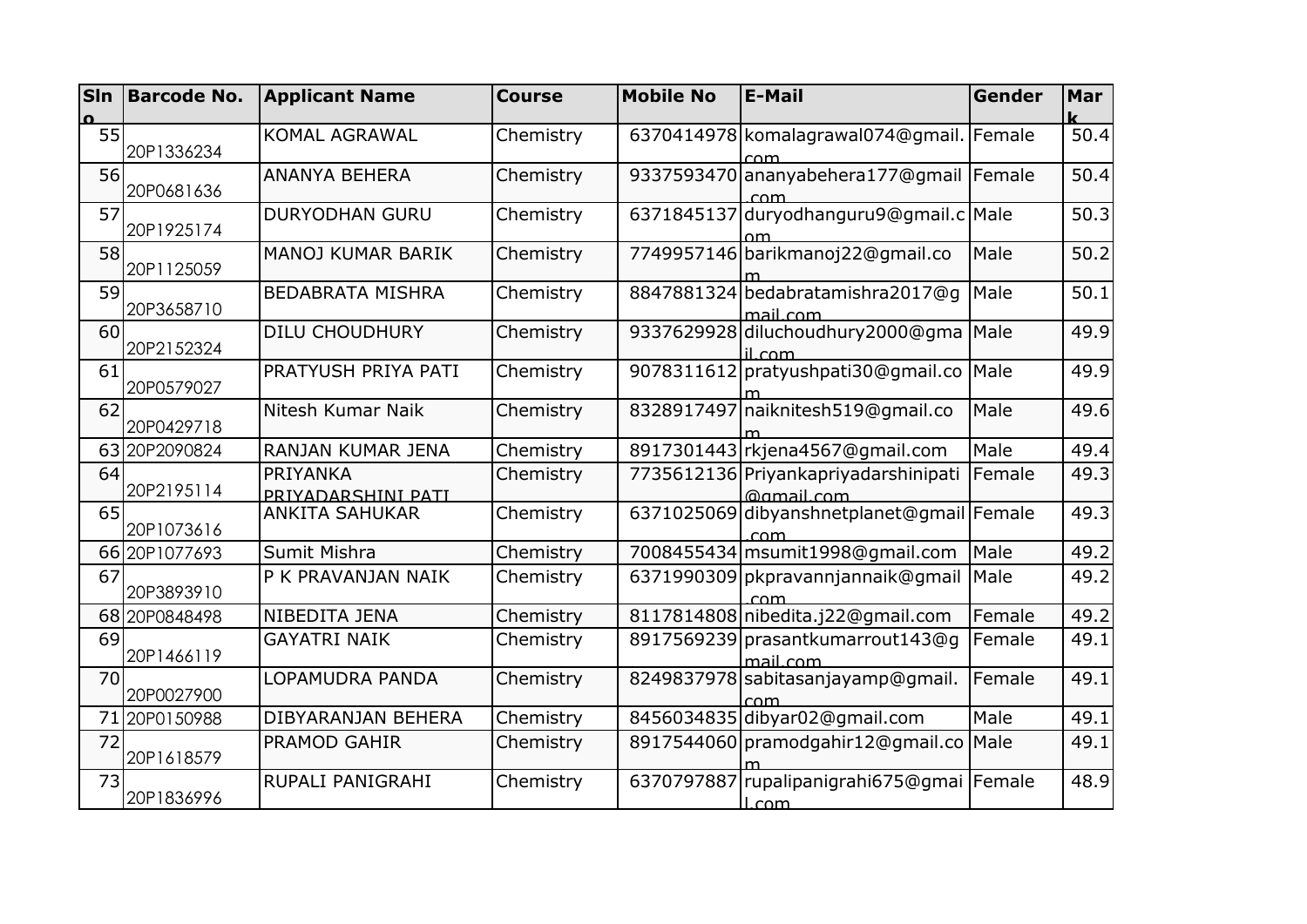| <b>SIn</b> | <b>Barcode No.</b>  | <b>Applicant Name</b>                | <b>Course</b> | <b>Mobile No</b> | lE-Mail                                        | Gender        | Mar  |
|------------|---------------------|--------------------------------------|---------------|------------------|------------------------------------------------|---------------|------|
| 74         |                     | OM PRASAD BAG                        | Chemistry     |                  | 7735820287   omprasadbag@gmail.com   Male      |               | 48.8 |
|            | 20P0540242          |                                      |               |                  |                                                |               |      |
|            | 75 20P1196563       | <b>NILIMA SAHU</b>                   | Chemistry     | 8847833213       |                                                | Female        | 48.8 |
| 76         | 20P1687526          | <b>PAYAL SAHU</b>                    | Chemistry     |                  | 9178978059 payalsahu 225@gmail.co              | Female        | 48.9 |
| 77         | 20P0795740          | RAJALAXMI SAHOO                      | Chemistry     |                  | 9078969836 rajalaxmisahoo1999@gm<br>ail.com    | <b>Female</b> | 48.7 |
| 78         | 20P0906806          | <b>DEEPTIMAYEE SAHU</b>              | Chemistry     |                  | 9556929336 sahudeeptimayee112@g<br>mail com    | Female        | 48.7 |
| 79         | 20P1134217          | <b>SUBHASHREE MOHANTY</b>            | Chemistry     |                  | 9348267370 subhashreemohantyctc@<br>amail.com  | Female        | 48.6 |
| 80         | 20P0328858          | SAMAYA RANJAN SAHOO                  | Chemistry     |                  | 8917587613 samayaranjansahoo6@G<br>mail.com    | Male          | 48.6 |
| 81         | 20P0056325          | DEEPAK KUMAR SAHOO                   | Chemistry     |                  | 8117957969 Kumard0796@gmail.com                | Male          | 48.5 |
| 82         | 20P0660706          | SANJAYA JAL                          | Chemistry     |                  | 7326994222 Sanjayajal0001@gmail.c              | Male          | 48.5 |
|            | 83 20P2020332       | <b>AMIT KUMAR PUTEL</b>              | Chemistry     |                  | 9777277028 putelamit@gmail.com                 | Male          | 48.5 |
| 84         | 20P1992079          | SABYASACHI CHHATOI                   | Chemistry     |                  | 8917472242 sabyasachichhatoi 123@q<br>mail com | Male          | 48.4 |
| 85         | 20P1326532          | <b>BALAYA KUMAR BEHERA</b>           | Chemistry     |                  | 8984753174 spandanpulak96@gmail.c              | Male          | 48.4 |
| 86         | 20P1934027          | <b>PRAGATI</b><br>PRIYADARSHANI DASH | Chemistry     |                  | 7873766469 pragatidash18@gmail.co              | Female        | 48.3 |
| 87         | 20P0467458          | CHUMAN KUMAR SAHU                    | Chemistry     |                  | 8327797806 lipansahu2000@gmail.co              | Male          | 48.9 |
|            | 88 20P0451252       | Bheshaj Kumar Sahu                   | Chemistry     | 9078992743       |                                                | Male          | 47.9 |
| 89         | 20P1601892          | MONALISHA SUTAR                      | Chemistry     |                  | 8260761281 lucymonalisha99@gmail.c             | Female        | 47.8 |
| 90         | 20P1207053          | <b>SUBHAM SANDH</b>                  | Chemistry     |                  | 8144947808 subham.sandh50@gmail.<br>rnm        | Male          | 47.7 |
|            | 91 20 P 26 1 26 1 0 | SUBHASHREE SAMAL                     | Chemistry     |                  | 9777493980 ssomali0001@gmail.com               | Female        | 47.7 |
| 92         | 20P0745057          | <b>BHUBANESWAR MEHER</b>             | Chemistry     |                  | 9556544136 meherjagdish18@gmail.c<br>Ωm        | Male          | 47.7 |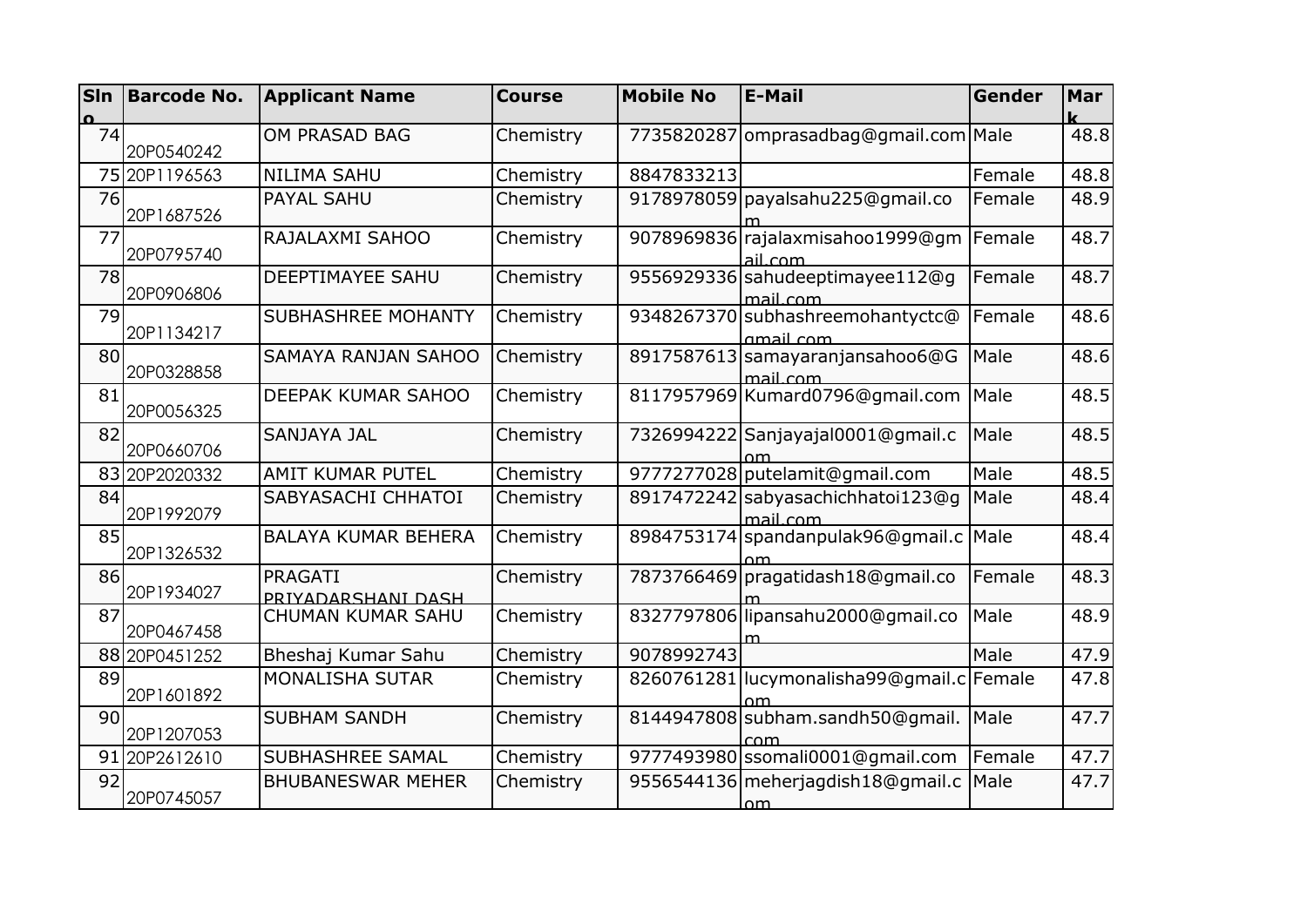| <b>SIn</b> | <b>Barcode No.</b> | <b>Applicant Name</b>           | <b>Course</b> | <b>Mobile No</b> | <b>E-Mail</b>                                            | Gender | Mar             |
|------------|--------------------|---------------------------------|---------------|------------------|----------------------------------------------------------|--------|-----------------|
|            |                    |                                 |               |                  |                                                          |        |                 |
| 93         | 20P2211896         | <b>MANAS RANJAN SAHU</b>        | Chemistry     |                  | 9078253636 SAHUMANAS7224@GMAI<br><b>LCOM</b>             | Male   | 47.7            |
|            | 94 20P0778332      | BETALA MRUTYUNJAYA              | Chemistry     | 8280784677       | binit396@gmail.com                                       | Male   | 47.6            |
| 95         | 20P2254666         | DEBABRATA PATNAIK               | Chemistry     |                  | 7008707510 debabratapatnaik768@g<br>mail com             | Male   | 47.5            |
| 96         | 20P1858026         | <b>SANATAN PADHAN</b>           | Chemistry     |                  | 6370307051 Sanatanpadhan62@gmail Male<br>com             |        | 47.5            |
| 97         | 20P1267223         | <b>KHAGESWAR SAHU</b>           | Chemistry     |                  | 7978222069 khageswar202@gmail.co                         | Male   | 47.4            |
| 98         | 20P8195110         | Sonali Maharana                 | Chemistry     |                  | 9437682997 maharanalaxmidhar41@g Female<br>mail.com      |        | 47.4            |
|            | 99 20P1938902      | PINKAN PRADHAN                  | Chemistry     |                  | 9337602969 pinkanp1997@gmail.com Male                    |        | 47.4            |
| 100        | 20P1010456         | SUBHASHREE MAHARANA             | Chemistry     |                  | 9938104945 dharmapada 58@gmail.co Female                 |        | 47.3            |
| 101        | 20P0966188         | <b>SUBHAM DASH</b>              | Chemistry     |                  | 7978297694 dashsubham2017@gmail. Male<br>rnm             |        | 47.2            |
| 102        | 20P1689583         | Santoshi Praharaj               | Chemistry     |                  | 9668051503 santoshi.praharaj1998@g Female<br>mail com    |        | 47.2            |
| 103        | 20P0278067         | <b>REEMA PRADHAN</b>            | Chemistry     |                  | 9348467339 reemapradhan325@gmail Female<br>com           |        | 47.1            |
| 104        | 20P4522210         | <b>RAJASHREE TRIPATHY</b>       | Chemistry     |                  | 8144568867 rajashreetripathy 2798@g   Female<br>mail.com |        | $\overline{47}$ |
| 105        | 20P1038273         | RICHISMITA SAHU                 | Chemistry     |                  | 7809803258 richismitasahu28@gmail.                       | Female | 47              |
| 106        | 20P0833538         | TRUPTIMAYEE PANDA               | Chemistry     |                  | 8327730384 Truptipanda742@gmail.c                        | Female | 47              |
| 107        | 20P1353643         | SHIBASRI PANDA                  | Chemistry     |                  | 8917338342 simalipanda14@gmail.co                        | Female | 47              |
|            | 108 20P1414092     | Sarojit Mal                     | Chemistry     |                  | 9938873197 malsaroit@gmail.com                           | Male   | 47.5            |
| 109        | 20P1021329         | SWADHINI SAHOO                  | Chemistry     |                  | 7008768482 silasahoo086@gmail.com                        | Female | 46.8            |
| 110        | 20P0750782         | PRAJNAPARIMITA<br><b>PADHAN</b> | Chemistry     |                  | 6371178464 padhanprajnaparimita1@<br>amail.com           | Female | 46.8            |
|            | 111 20P0448112     | <b>SAMBIT KUMAR OJHA</b>        | Chemistry     | 8249567315       |                                                          | Male   | 46.7            |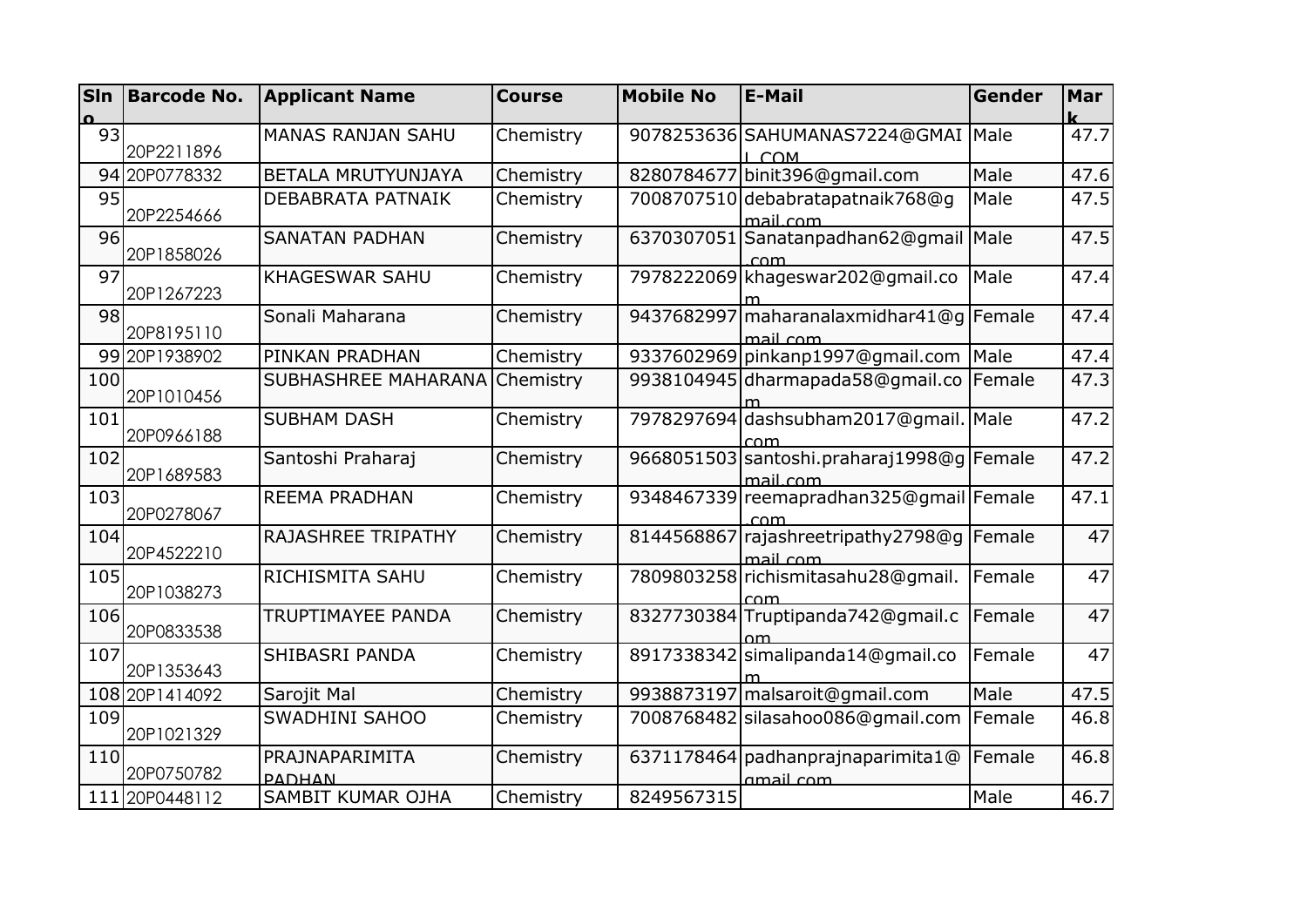| <b>SIn</b> | <b>Barcode No.</b> | <b>Applicant Name</b>    | <b>Course</b> | <b>Mobile No</b> | <b>E-Mail</b>                                               | Gender | Mar  |
|------------|--------------------|--------------------------|---------------|------------------|-------------------------------------------------------------|--------|------|
| 112        |                    |                          |               |                  |                                                             | Male   | 46.6 |
|            | 20P0959722         | <b>ASHUTOSH DASH</b>     | Chemistry     |                  | 8328879432 Ashutoshdash144@qmail.                           |        |      |
| 113        |                    | <b>ANUSHREE MAHAUTI</b>  | Chemistry     |                  | com<br>7978620846 anushree 9078@qmail.co                    | Female | 46.6 |
|            | 20P5881810         |                          |               |                  |                                                             |        |      |
| 114        |                    | SATYABRATA PATI          | Chemistry     |                  | 8144326133 patisatyabrata98@gmail.                          | Male   | 46.5 |
|            | 20P0554238         |                          |               |                  | com                                                         |        |      |
| 115        |                    | <b>ASHUTOSH SAMNTRAY</b> | Chemistry     |                  | 8984868144 ashutoshsamantray71@g                            | Male   | 46.5 |
|            | 20P0169128         |                          |               |                  | mail.com                                                    |        |      |
| 116        | 20P1272349         | <b>NEHA AGRAWAL</b>      | Chemistry     |                  | 9937864724 nehaagrawal 244@gmail.c Female                   |        | 46.4 |
| 117        |                    | PRADYUMNA SATAPATHY      | Chemistry     |                  | nm<br>7205500750 Pradyumnastunuatapathy Male                |        | 46.4 |
|            | 20P1438864         |                          |               |                  | 98@gmail.com                                                |        |      |
| 118        |                    | <b>SATYAJIT NAYAK</b>    | Chemistry     |                  | 9178008358 satyajitnayak126@gmail.                          | Male   | 46.4 |
|            | 20P1339493         |                          |               |                  | com                                                         |        |      |
| 119        |                    | SUSHRISHIKHA MISHRA      | Chemistry     |                  | 8658218999 sushrishikha1607@gmail.   Female                 |        | 46.5 |
|            | 20P2062869         |                          |               |                  | com                                                         |        |      |
| 120        | 20P1186773         | SATYAJEET PRADHAN        | Chemistry     |                  | 9338828891 Satyajeet.pradhan8891@                           | Male   | 46.5 |
|            | 121 20P1397042     | <b>ITISHREE MAJHI</b>    | Chemistry     |                  | amail com<br>8917273553 itishree1212@gmail.com              | Female | 46.2 |
| 122        |                    | RASHMITA CHALAN          | Chemistry     |                  | 9556668862 bhusanchallan1995@gma   Female                   |        | 46.1 |
|            | 20P1743303         |                          |               |                  | il com                                                      |        |      |
|            | 123 20P1604829     | LUMBINI SHIBANI BHOI     | Chemistry     |                  | 9937437356 Ishibanibhoi@gmail.com                           | Female | 46.1 |
|            | 124 20P1412053     | Saurav Kumar Bhoi        | Chemistry     |                  | 9348163859 skbhhoi@gmail.com                                | Male   | 46   |
| 125        |                    | Rohan Kumar Parida       | Chemistry     |                  | 9090011741 rohanparida90@gmail.co                           | Male   | 46   |
|            | 20P1986342         |                          |               |                  |                                                             |        |      |
|            | 126 20P0348006     | <b>MUKESH PRADHAN</b>    | Chemistry     | 7991069540       |                                                             | Male   | 46   |
| 127        |                    | <b>HARAPRASAD PANDA</b>  | Chemistry     |                  | 7873196250 rajapanda3292@gmail.co                           | Male   | 45.9 |
|            | 20P2053476         |                          |               |                  |                                                             |        |      |
|            | 128 20P1398743     | <b>RUTUPARNA HANS</b>    | Chemistry     |                  | 8018022966 hansrutu13@gmail.com                             | Female | 45.9 |
| 129        | 20P0700648         | <b>ROHIT KUMAR BAG</b>   | Chemistry     |                  | 7608919122 1234rkb1234@gmail.com Male                       |        | 45.9 |
|            |                    |                          |               |                  |                                                             |        | 45.8 |
| 130        | 20P0963380         | PRASANNA KUMAR PATEL     | Chemistry     |                  | 9937658176 prasannakumarpate 1999 Male<br><b>@gmail.com</b> |        |      |
| 131        |                    | <b>SOUMYA RANJAN</b>     | Chemistry     |                  | 7008084421 soumyapradhan808@gm                              | Male   | 45.7 |
|            | 20P0571482         | <b>PRADHAN</b>           |               |                  | ail.com                                                     |        |      |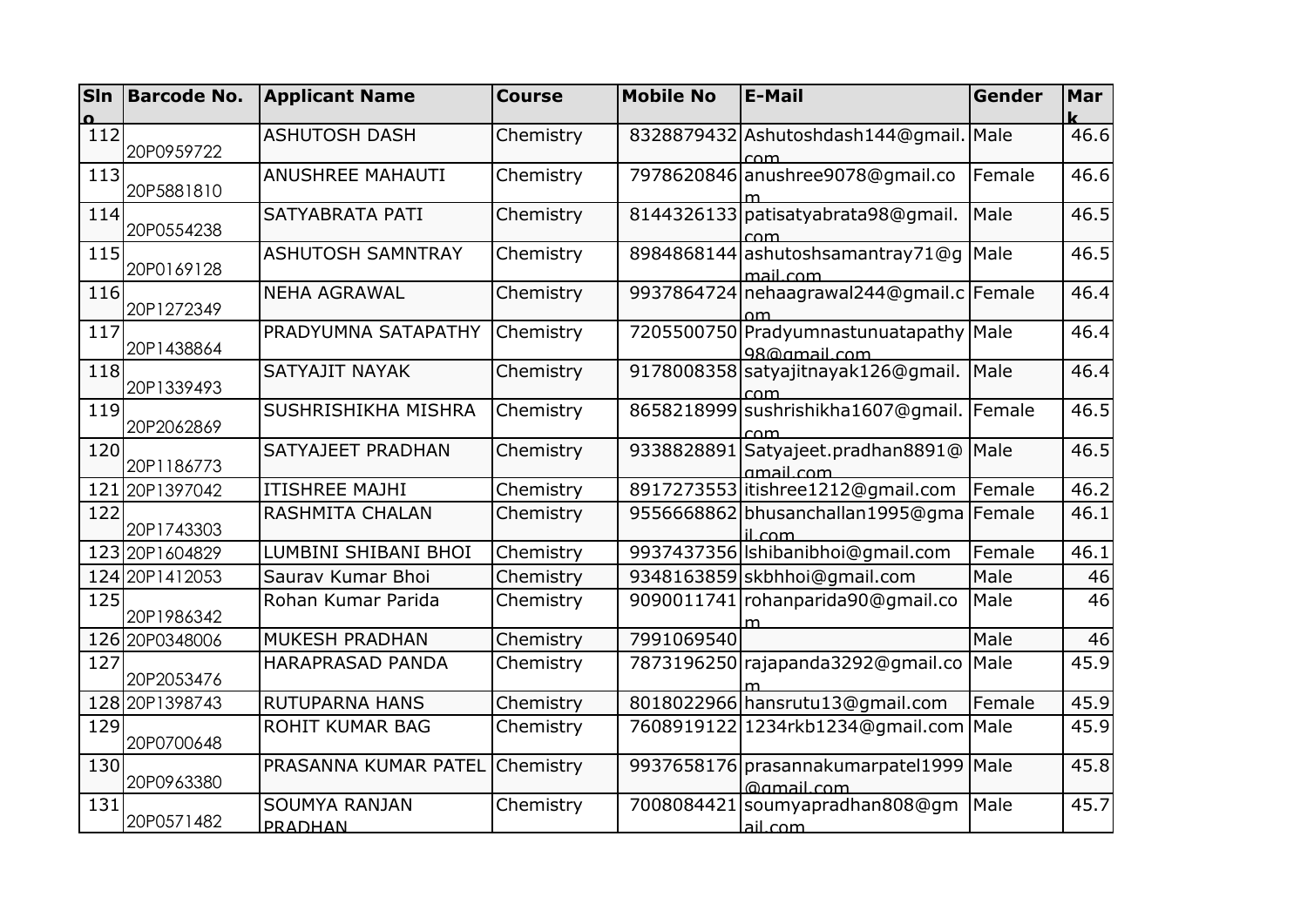| <b>SIn</b> | <b>Barcode No.</b> | <b>Applicant Name</b>                      | <b>Course</b> | <b>Mobile No</b> | <b>E-Mail</b>                                | Gender | Mar               |
|------------|--------------------|--------------------------------------------|---------------|------------------|----------------------------------------------|--------|-------------------|
| Ω          |                    |                                            |               |                  |                                              |        |                   |
|            | 132 20P0181778     | <b>JITENDRA SAHU</b>                       | Chemistry     |                  | 6370075890   jsahu3208@gmail.com             | Male   | 45.7              |
|            | 133 20P0591332     | <b>JANHABI TANDI</b>                       | Chemistry     |                  | 9668370654 janbi4094@gmail.com               | Female | 45.7              |
| 134        | 20P2216334         | HARIPRIYA RANA                             | Chemistry     |                  | 9078032335 anandlovely 545@gmail.c<br>ωm     | Female | 45.6              |
|            | 135 20P1909764     | KRISHNA KUMARI SAHU                        | Chemistry     |                  | 7605983977 ksahu7923@gmail.com               | Female | 45.5              |
| 136        | 20P0049350         | RASMIREKHA PATTANAIK                       | Chemistry     |                  | 8458035422 rasmi.rekha324@gmail.c            | Female | 45.5              |
| 137        | 20P1380483         | <b>JAJULYAMAYEE DASH</b>                   | Chemistry     |                  | 9348749313 jajulyamayeedash000@g<br>mail.com | Female | 45.4              |
| 138        | 20P0154550         | <b>ASHOK KUMAR SAHOO</b>                   | Chemistry     |                  | 7789860482 ashokkumarsahoo 550@g<br>mail.com | Male   | 45.7              |
|            | 139 20P2030066     | Himansu Punji                              | Chemistry     |                  | 7077628892 h.punjibhp@gmail.com              | Male   | 45.4              |
| 140        | 20P0383096         | <b>SALILA JENA</b>                         | Chemistry     |                  | 9337003890 Salilajena 268@gmail.com Female   |        | 45.3              |
|            | 141 20P1583962     | Lokesh Rana                                | Chemistry     |                  | 7008360225 lokeshlp034@gmail.com             | Male   | 45.2              |
|            | 142 20P1541547     | SATYABRATA BARIK                           | Chemistry     |                  | 9556461243 1998 satyab@qmail.com             | Male   | 45.2              |
|            | 143 20P1030496     | SATYARANJAN JENA                           | Chemistry     |                  | 8260604514 sjena0143@gmail.com               | Male   | 45.5              |
| 144        | 20P0662722         | <b>KARISMABALA KAR</b>                     | Chemistry     |                  | 6370203104 karismakar1999@gmail.c            | Female | 45.1              |
| 145        | 20P0730578         | <b>BISWANATH SAHU</b>                      | Chemistry     |                  | 8328873518 biswasahu1999@gmail.co Male       |        | $\overline{45.1}$ |
|            | 146 20P1214464     | PALLABI PANDA                              | Chemistry     |                  | 8260757790 ppallabi69@gmail.com              | Female | 45                |
| 147        | 20P1252676         | PUJA PRIYADARSHINI                         | Chemistry     |                  | 7855027580 raja.nayak2013@gmail.c<br>om      | Female | 45                |
| 148        | 20P0848292         | S JAGADISH                                 | Chemistry     |                  | 9439619547 jagadishsubudhi2@qmail.<br>com    | Male   | 44.9              |
| 149        | 20P1937866         | Niranjana senapati                         | Chemistry     |                  | 7978728619 niranjansenapati97@gma<br>il com  | Male   | 44.9              |
| 150        | 20P1595622         | <b>KESHAB CHANDRA</b><br><b>TRIPATHY</b>   | Chemistry     |                  | 9348788190 keshabtripathy1234@gm<br>ail com  | Male   | 44.9              |
| 151        | 20P0591717         | <b>SUSHREE MADHUSMITA</b><br><b>BEHERA</b> | Chemistry     |                  | 8260474057 beheramadhusmita503@<br>amail.com | Female | 44.9              |
| 152        | 20P0467106         | <b>SAMIR KUMAR</b><br>PANIGRAHI            | Chemistry     | 8018539537       |                                              | Male   | 44.8              |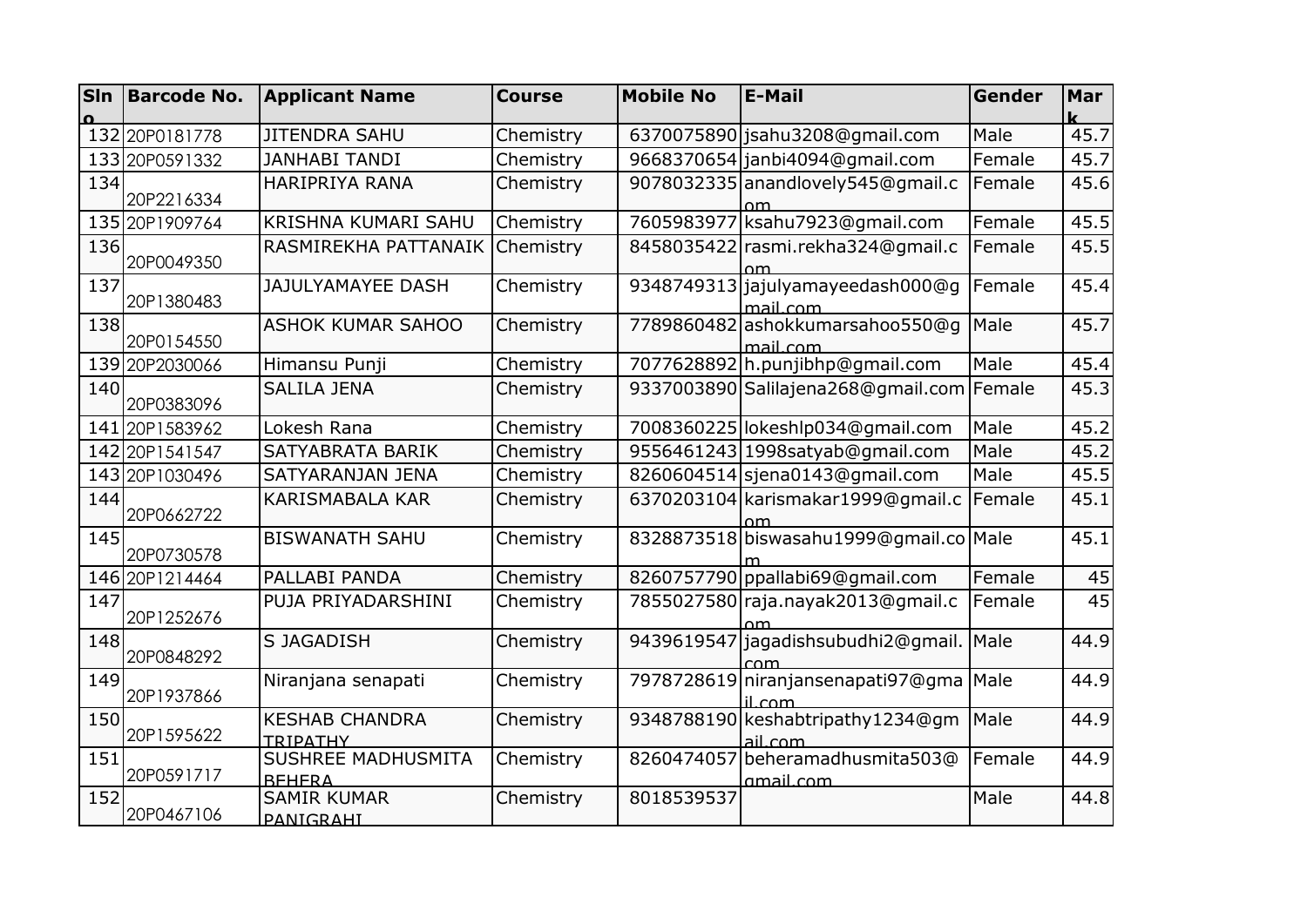| <b>SIn</b> | <b>Barcode No.</b> | <b>Applicant Name</b>              | <b>Course</b> | <b>Mobile No</b> | <b>E-Mail</b>                                    | Gender | Mar  |
|------------|--------------------|------------------------------------|---------------|------------------|--------------------------------------------------|--------|------|
|            |                    |                                    |               |                  |                                                  |        |      |
| 153        | 20P1048904         | <b>SUCHITRA DAS</b>                | Chemistry     |                  | 7608843288 suchitradaspgr@gmail.co               | Female | 44.8 |
| 154        | 20P0655682         | <b>BHAGYASHREE PRADHAN</b>         | Chemistry     |                  | 9348487887 pradhanbhagyashree 199<br>7@gmail.com | Female | 44.8 |
| 155        | 20P1478332         | MRUTYUNJAY MOHANTY                 | Chemistry     |                  | 8328894908 mohantymrutyunjay2@g<br>mail com      | Male   | 44.8 |
| 156        | 20P1469029         | <b>SUJENDU SAHU</b>                | Chemistry     |                  | 8917559244 Sujendu.sahu@gmail.co                 | Male   | 44.7 |
| 157        | 20P0384437         | <b>CHINMAYEE</b><br>CHANDRIKAPATEL | Chemistry     |                  | 7077473733 lishapatel 666@ gmail.com   Female    |        | 44.6 |
| 158        | 20P1483439         | SNEHASIS PARIDA                    | Chemistry     |                  | 9556519021 1snehasisparida@gmail.c<br>മന         | Male   | 44.6 |
| 159        | 20P1133903         | SAUMYARANJAN PARIDA                | Chemistry     |                  | 8594884071 paridasaumya123@qmail<br>com          | Male   | 44.6 |
| 160        | 20P1810607         | <b>SASMITA BEHERA</b>              | Chemistry     |                  | 6371292393 abhaykumar.m1@gmail.c Female          |        | 44.5 |
| 161        | 20P0839156         | <b>MD DANISH</b>                   | Chemistry     |                  | 9658874435 danokaisaka51@gmail.co                | Male   | 44.5 |
|            | 162 20P1418539     | <b>BALLA DINESH</b>                | Chemistry     |                  | 8763167666 balladinesh 2@qmail.com               | Male   | 44.5 |
| 163        | 20P1520704         | <b>ASHISH KUMAR PUROHIT</b>        | Chemistry     |                  | 8117908079 ashishpurohit 3072000@g<br>mail.com   | Male   | 44.5 |
|            | 164 20P1326654     | <b>JAYADEV SAHOO</b>               | Chemistry     |                  | 7735933509 jsahoo1122@gmail.com                  | Male   | 44.4 |
| 165        | 20P0659147         | SUBHALAXMI SAHOO                   | Chemistry     |                  | 7327892808 subhalaxmisahoo 162@g<br>mail com     | Female | 44.4 |
| 166        | 20P1326799         | <b>KSHETRA MOHAN NAIK</b>          | Chemistry     |                  | 8249153189 kshetranaik093@gmail.co Male          |        | 44.4 |
| 167        | 20P2026086         | SWETANJALI PANDA                   | Chemistry     |                  | 9337611791 pandarinky 3210@gmail.c   Female      |        | 44.4 |
| 168        | 20P1853652         | <b>IPSITA MAHARANA</b>             | Chemistry     |                  | 8480958459 ipsita2maharana@gmail.c Female        |        | 44.3 |
| 169        | 20P0400482         | <b>JASOBANTA PUNJI</b>             | Chemistry     |                  | 7077315908 jasobantapurnji 23@gmail Male         |        | 44.3 |
| 170        | 20P2121373         | ANJAN KUMAR SAHOO                  | Chemistry     |                  | 8917657203 anjansahoo 212@gmail.co Male          |        | 44.3 |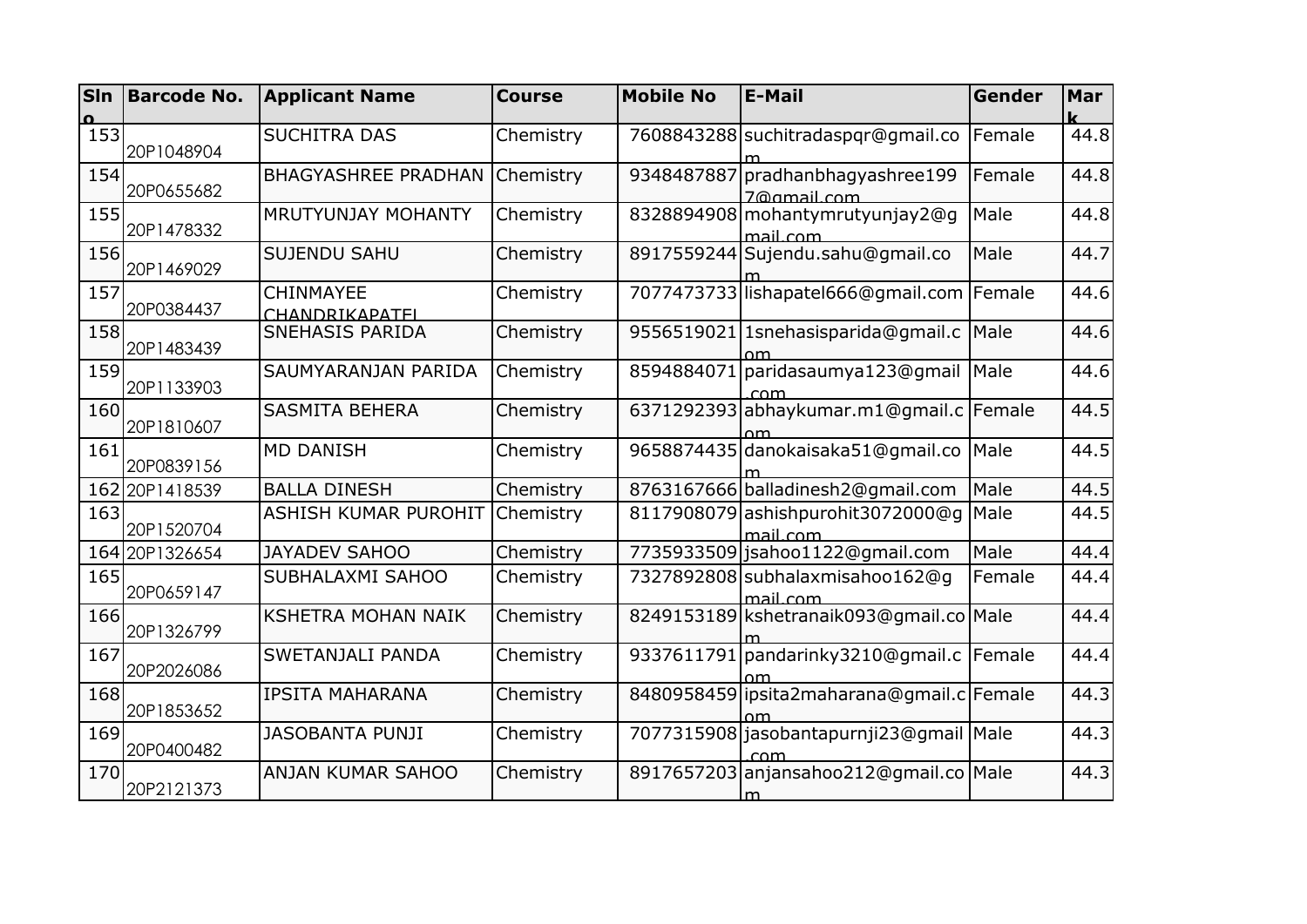| <b>SIn</b> | <b>Barcode No.</b> | <b>Applicant Name</b>     | <b>Course</b> | <b>Mobile No</b> | <b>E-Mail</b>                                 | Gender | Mar  |
|------------|--------------------|---------------------------|---------------|------------------|-----------------------------------------------|--------|------|
| $\Omega$   |                    |                           |               |                  |                                               |        |      |
| 171        |                    | <b>ANKIT HOTA</b>         | Chemistry     | 6372283327       | ankithota67236@gmail.c                        | Male   | 44.2 |
|            | 20P0046181         |                           |               |                  |                                               |        |      |
| 172        |                    | RASMIRANJITA ROUT         | Chemistry     | 7787059477       | bikramkeshari.tbs@gmail                       | Female | 44   |
|            | 20P1859944         |                           |               |                  | com                                           |        |      |
| 173        | 20P2177466         | SIDHANTA PADHAN           | Chemistry     |                  | 8917573079 sidhantpadhan786@gmail Male<br>com |        | 43.9 |
| 174        | 20P2059239         | <b>KIRAN KUMAR MAHANA</b> | Chemistry     |                  | 9556559574 Kiranmahana143@gmail.              | Male   | 43.9 |
|            | 175 20P0048051     | CHITTARANJAN SAHOO        | Chemistry     |                  | com<br>9348246795 sahooc220@gmail.com         | Male   | 43.8 |
| 176        |                    | <b>SUMIT SOURAV PANDA</b> | Chemistry     |                  | 7978603021 sumitsouravpanda021@g              | Male   | 43.8 |
|            | 20P1052833         |                           |               |                  |                                               |        |      |
|            |                    | <b>JAKTANAND PATEL</b>    | Chemistry     |                  | mail.com<br>9556972412 ppp298836@gmail.com    | Male   | 44.1 |
|            | 177 20P1597179     |                           |               |                  |                                               |        |      |
| 178        | 20P1831234         | Prapti Priyambada Sahu    | Chemistry     |                  | 6371892987 praptisahu646@gmail.co             | Female | 43.7 |
| 179        |                    | <b>BARSARANI NAYAK</b>    | Chemistry     |                  | 7326069728 barsaraninayak98@gmail             | Female | 43.7 |
|            | 20P2084209         |                           |               |                  | $\mathsf{com}$                                |        |      |
| 180        |                    | <b>BISWAJEET BEHERA</b>   | Chemistry     |                  | 9556625595 Biswajeetbehera642000              | Male   | 43.6 |
|            | 20P0078325         |                           |               |                  | @gmail.com                                    |        |      |
|            | 181 20P0324796     | Rajesh samal              | Chemistry     |                  | 8658601879   Ikyrs123@gmail.com               | Male   | 43.5 |
| 182        |                    | CHIDANANDA BEHERA         | Chemistry     |                  | 7978736930 chidanandabehera05807              | Male   | 43.5 |
|            | 20P0815320         |                           |               |                  | @gmail.com                                    |        |      |
| 183        |                    | SMITAMAYEE CHHATAR        | Chemistry     | 9938982177       | khagendrachhatar@gmail Female                 |        | 43.5 |
|            | 20P0632008         |                           |               |                  | com                                           |        |      |
| 184        |                    | PALLAVI SAHU              | Chemistry     |                  | 8114880891 pallavisahu161@gmail.co            | Female | 43.5 |
|            | 20P0477717         |                           |               |                  |                                               |        |      |
| 185        |                    | Chinmayee Panigrahi       | Chemistry     |                  | 7978798440 chinmayee.panigrahi062             | Female | 43.7 |
|            | 20P1408809         |                           |               |                  | @gmail.com                                    |        |      |
| 186        |                    | <b>DEBASIS JENA</b>       | Chemistry     |                  | 8368158109 debasisjena7750@gmail.             | Male   | 43.5 |
|            | 20P1679849         |                           |               |                  | com                                           |        |      |
| 187        |                    | Biswajit patnaik          | Chemistry     |                  | 9348898906 Biswajitpatnaik999@gmai Male       |        | 43.5 |
|            | 20P0022874         |                           |               |                  | $\mathsf{L}\mathsf{com}$                      |        |      |
| 188        |                    | <b>BARSA RANI SAHU</b>    | Chemistry     |                  | 6371598897 barsasahu0123@gmail.co Female      |        | 43.4 |
|            | 20P1459267         |                           |               |                  |                                               |        |      |
| 189        |                    | <b>SASHANKA SHEKHAR</b>   | Chemistry     |                  | 7205519344 Chandmilan19@gmail.co              | Male   | 43.2 |
|            | 20P0717750         | <b>CHAND</b>              |               |                  |                                               |        |      |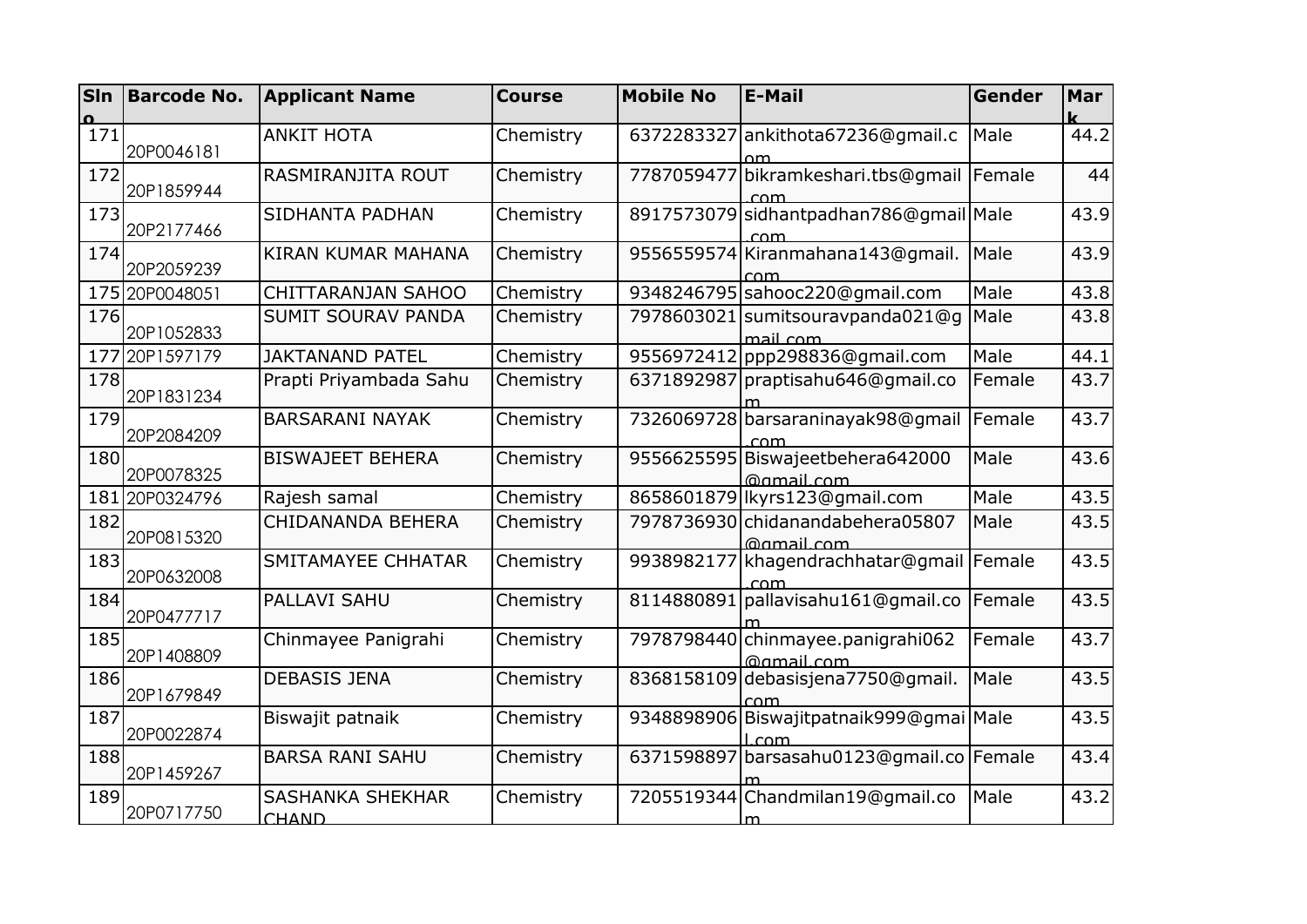| <b>SIn</b> | <b>Barcode No.</b> | <b>Applicant Name</b>                             | <b>Course</b> | <b>Mobile No</b> | <b>E-Mail</b>                                           | Gender | Mar  |
|------------|--------------------|---------------------------------------------------|---------------|------------------|---------------------------------------------------------|--------|------|
| $\Omega$   |                    |                                                   |               |                  |                                                         |        |      |
| 190        | 20P1906956         | ALOK KUMAR PRADHAN                                | Chemistry     |                  | 8018322526 alokkpradhan1999@gmai<br>L com               | Male   | 43.1 |
|            | 191 20P2781810     | <b>SUJIT RANA</b>                                 | Chemistry     |                  | 7328096055 sujitr749@gmail.com                          | Male   | 43.1 |
| 192        | 20P1117403         | SUBRITA PRIYADARSHINI Chemistry<br><b>PRADHAN</b> |               |                  | 8018745024 subritapradhan154@gmai Female<br>$\sqrt{cm}$ |        | 43   |
| 193        | 20P1318027         | <b>KHUSBU MAHANAND</b>                            | Chemistry     |                  | 8018368698 khusbumahanand 2327@<br>amail.com            | Female | 43   |
|            | 194 20P2134667     | <b>TIPUNATH SAHU</b>                              | Chemistry     |                  | 9348205174 sahutipunath@gmail.com                       | Male   | 42.9 |
| 195        | 20P0121962         | <b>SAMIR MALIK</b>                                | Chemistry     |                  | 7815034929 Maliksamir777@gmail.co                       | Male   | 42.8 |
| 196        | 20P1674867         | PADMA CHAMPA SAHU                                 | Chemistry     |                  | 9348355745 sahupadmachampa@gma Female<br><u>il com</u>  |        | 42.8 |
|            | 197 20P0844062     | ANIL KUMAR NAIK                                   | Chemistry     |                  | 6370247918 anilnaik8567@gmail.com                       | Male   | 42.8 |
| 198        | 20P1082196         | <b>CHANCHALA SUNANI</b>                           | Chemistry     |                  | 8658096155 chanchalas70@gmail.com Female                |        | 42.8 |
| 199        | 20P2133319         | <b>SASWATI MAHAPATRA</b>                          | Chemistry     |                  | 7008970837 kakalimhapatra49@gmail Female<br>com         |        | 42.7 |
|            | 200 20P2011279     | <b>SURAJ MEHER</b>                                | Chemistry     |                  | 8658023364 imsuraj000@gmail.com                         | Male   | 42.7 |
| 201        | 20P2079042         | <b>DIGAMBAR SAGAR</b>                             | Chemistry     |                  | 9668458390 digambarsagar67@gmail.                       | Male   | 42.7 |
| 202        | 20P0657186         | <b>BARSA BRAHMA</b>                               | Chemistry     |                  | 9337101348 brahmabarsa@gmail.com   Female               |        | 42.7 |
| 203        | 20P1605457         | DIGAMBARA BARIK                                   | Chemistry     |                  | 7608871610 digambarabarik 5291@gm Male<br>ail com       |        | 42.6 |
|            | 204 20P0525846     | <b>BIPIN BISHI</b>                                | Chemistry     |                  | 9178661429 sendmailcb@gmail.com                         | Male   | 42.6 |
|            | 205 20P0227318     | <b>DAGRESWAR PUTEL</b>                            | Chemistry     |                  | 9337980118 dputel13@gmail.com                           | Male   | 42.6 |
| 206        | 20P1159746         | <b>SASMITA KHATUA</b>                             | Chemistry     |                  | 9178799484 namita.khatua 1996@gma   Female<br>il com    |        | 42.5 |
|            | 207 20P2178007     | <b>RUKDEV NAIK</b>                                | Chemistry     |                  | 6370469154 NRUKDEV@GMAIL.COM                            | Male   | 42.5 |
|            | 208 20P1254016     | <b>ALOK KUMAR PALEI</b>                           | Chemistry     |                  | 9337335614 alokpalei99@gmail.com                        | Male   | 42.3 |
| 209        | 20P6179710         | PADMASRI PATNAIK                                  | Chemistry     |                  | 7978584080 padmasreepatnaik3@gm<br>ail.com              | Female | 42.3 |
| 210        | 20P1470276         | PRABHAKAR BEHERA                                  | Chemistry     |                  | 9556502602 pravakarbehera276@gm<br>ail.com              | Male   | 42.3 |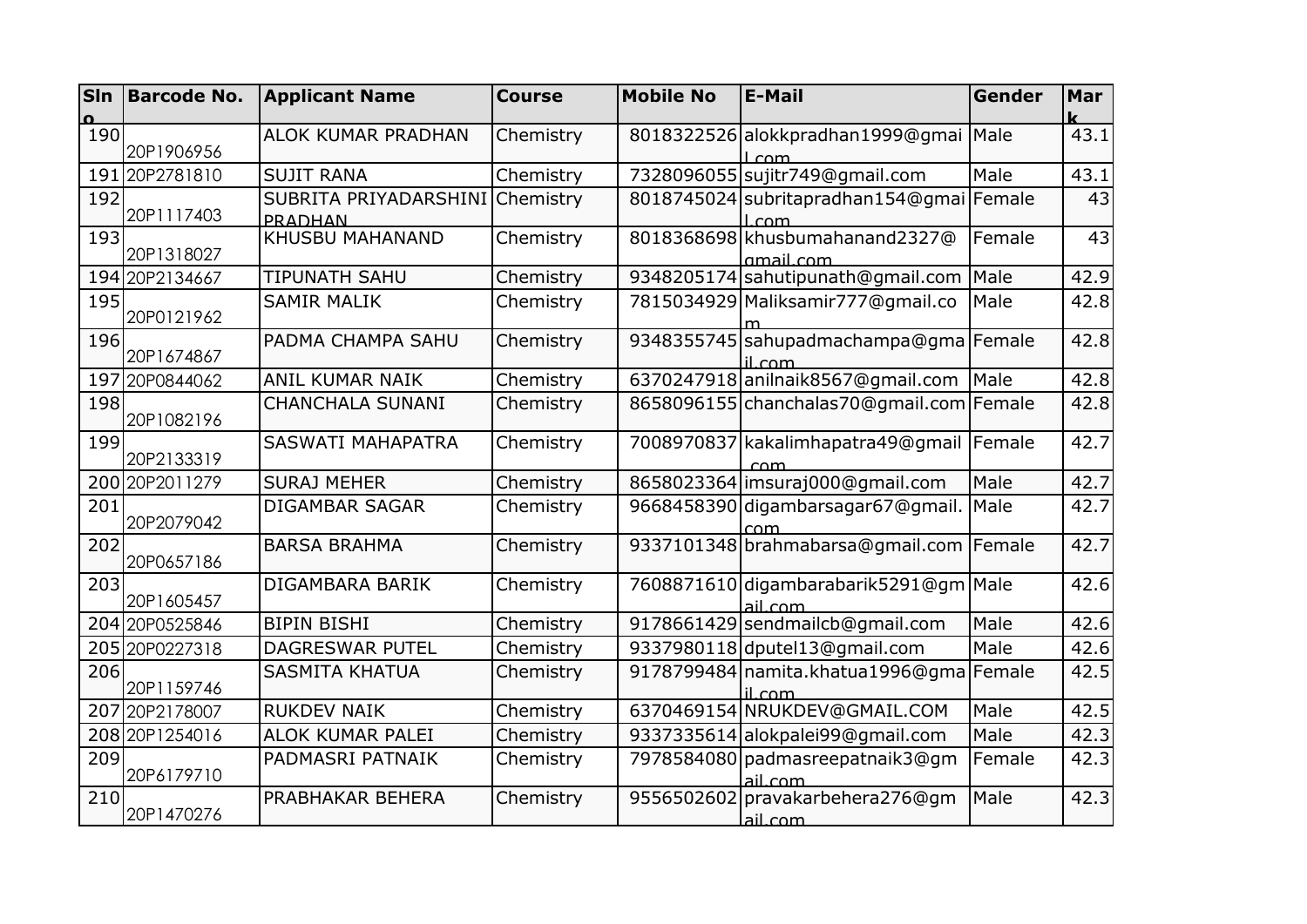| <b>SIn</b> | <b>Barcode No.</b> | <b>Applicant Name</b>    | <b>Course</b> | <b>Mobile No</b> | <b>E-Mail</b>                              | Gender | <b>Mar</b> |
|------------|--------------------|--------------------------|---------------|------------------|--------------------------------------------|--------|------------|
| ŋ          |                    |                          |               |                  |                                            |        |            |
| 211        |                    | <b>SWIKRUTI</b>          | Chemistry     |                  | 9937720935 Pandaswastik 2000@gmai   Female |        | 42.2       |
|            | 20P0579658         | PRIYADARSHINI PANDA      |               |                  | $\Gamma$                                   |        |            |
| 212        |                    | <b>GOPIKANTA MEHER</b>   | Chemistry     |                  | 9937090024 gopikanta.meher1@gmail Male     |        | 42.2       |
|            | 20P9232210         |                          |               |                  |                                            |        |            |
| 213        | 20P0684906         | <b>ASMITA PADHY</b>      | Chemistry     |                  | 8328832435 padhyasmita 18@gmail.co Female  |        | 42.2       |
| 214        |                    | <b>DIPATIMAYEE MEHER</b> | Chemistry     |                  | 8114314491 diptimayeemeher7989@q Female    |        | 42.2       |
|            | 20P0213922         |                          |               |                  | mail com                                   |        |            |
| 215        |                    | <b>NITYA GOPAL DAS</b>   | Chemistry     |                  | 7377783616 nityagopal00004@gmail.c Male    |        | 42.2       |
|            | 20P0700292         |                          |               |                  |                                            |        |            |
| 216        |                    | <b>ABHILASH SAHU</b>     | Chemistry     |                  | 8328897668 abhilashsahu 5736@gmail Male    |        | 42.5       |
|            | 20P1644099         |                          |               |                  | com                                        |        |            |
|            | 217 20P0084815     | NITISH KUMAR BEHERA      | Chemistry     | 7077380650       |                                            | Male   | 42.1       |
| 218        |                    | <b>DHIROJ RANA</b>       | Chemistry     |                  | 6370504839dhirojrana729@gmail.co           | Male   | 42         |
|            | 20P0180840         |                          |               |                  |                                            |        |            |
| 219        |                    | <b>ANITA PARIDA</b>      | Chemistry     |                  | 9348602370 mohantytapaskumar21@            | Female | 41.9       |
|            | 20P0076190         |                          |               |                  | amail com                                  |        |            |
| 220        |                    | <b>SUNIL MEHER</b>       | Chemistry     |                  | 9556703440 sunilmeher658@gmail.co          | Male   | 41.9       |
|            | 20P2172869         |                          |               |                  |                                            |        |            |
| 221        |                    | <b>RAHUL RAJ MEHER</b>   | Chemistry     |                  | 7683980512 rahulrajmeher@gmail.co          | Male   | 41.9       |
|            | 20P0360978         |                          |               |                  |                                            |        |            |
|            | 222 20P1624943     | <b>SARITA PATEL</b>      | Chemistry     |                  | 9078369975 sp5485464@gmail.com             | Female | 41.9       |
|            | 223 20P0307746     | SHREETAM KUMAR NEGI      | Chemistry     | 9776375648       |                                            | Male   | 41.8       |
| 224        |                    | <b>SUBHAM MAHAPATRA</b>  | Chemistry     |                  | 7008263784 Subham30mahapatra@g             | Male   | 41.8       |
|            | 20P2006552         |                          |               |                  | mail com                                   |        |            |
| 225        |                    | JHARANA BARIK            | Chemistry     |                  | 9938508586 rohitbarik651@gmail.com Female  |        | 41.8       |
|            | 20P1385404         |                          |               |                  |                                            |        |            |
| 226        |                    | Monika Mohapatra         | Chemistry     |                  | 7991086816 mohapatramonika97@gm Female     |        | 41.7       |
|            | 20P1085984         |                          |               |                  | ail com                                    |        |            |
|            | 227 20P0798297     | PIYUSH PRIYA PATI        | Chemistry     |                  | 9938644372 krushnapati0@gmail.com Male     |        | 41.7       |
| 228        |                    | <b>BHAGYASHREE</b>       | Chemistry     |                  | 8249234822 bhaqyanayak323@gmail.           | Female | 41.6       |
|            | 20P2162862         | PRIYADARSHINI            |               |                  | rnm                                        |        |            |
| 229        |                    | <b>SUCHISMITA</b>        | Chemistry     |                  | 6372734926 Suchirana1999@gmail.co Female   |        | 41.5       |
|            | 20P1329612         | PRIYADARSANI RANA        |               |                  |                                            |        |            |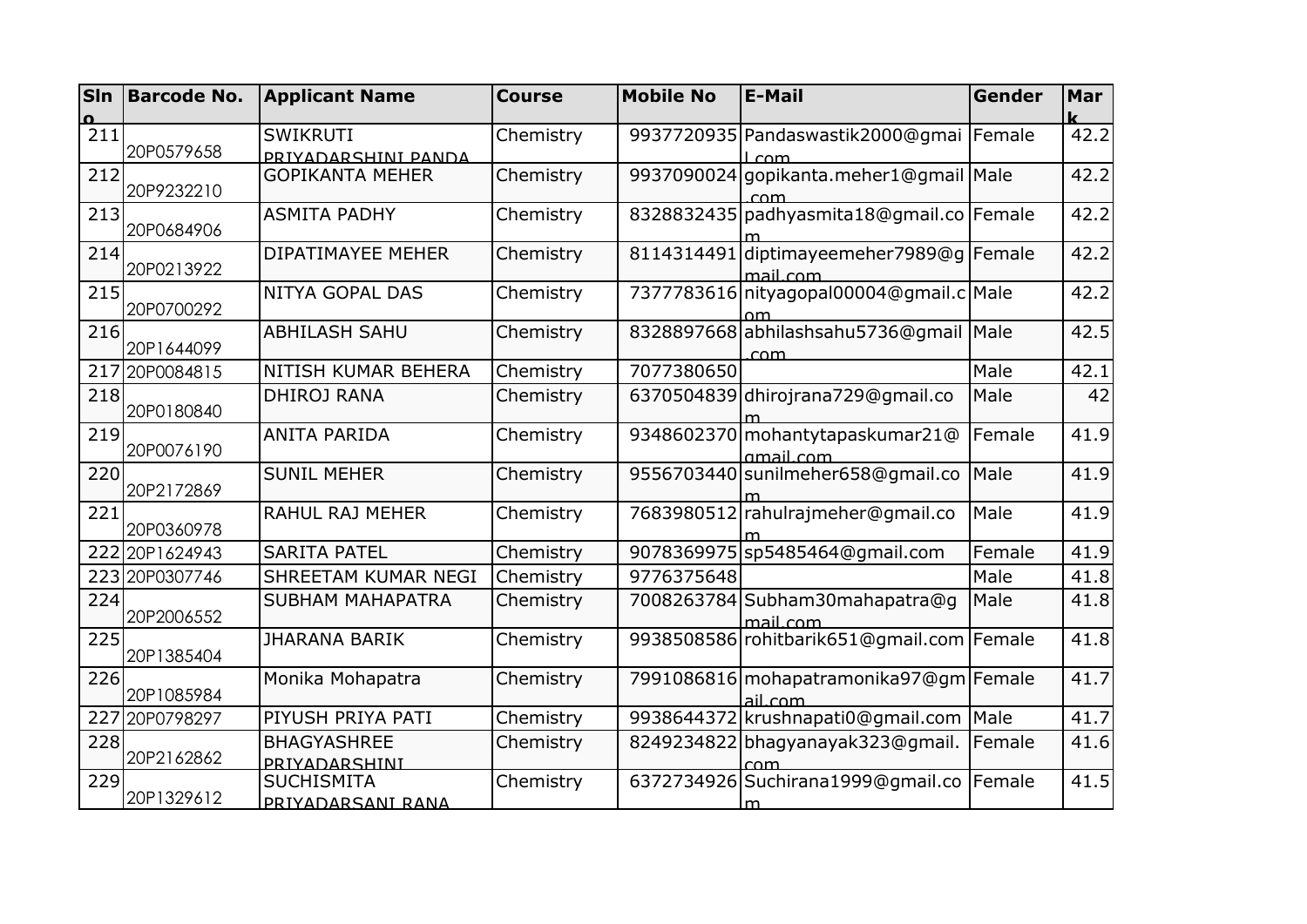| <b>SIn</b> | <b>Barcode No.</b> | <b>Applicant Name</b>                  | <b>Course</b> | <b>Mobile No</b> | <b>E-Mail</b>                                         | Gender      | Mar  |
|------------|--------------------|----------------------------------------|---------------|------------------|-------------------------------------------------------|-------------|------|
| C          |                    |                                        |               |                  |                                                       |             | lz.  |
| 230        | 20P0824068         | TAPASWINI SAHOO                        | Chemistry     |                  | 9078628833 tapasahoo 800@gmail.co                     | Female      | 41.5 |
| 231        | 20P0053701         | <b>HEMANTA KUMAR</b><br><b>DANSANA</b> | Chemistry     |                  | 6268517173 hemantakudansana@gm<br>ail com             | Male        | 41.5 |
| 232        | 20P1158922         | <b>MONALISHA MEHER</b>                 | Chemistry     |                  | 7681874363 monalishameher900@gm   Female<br>ail.com   |             | 41.5 |
| 233        | 20P0980457         | <b>KARUNAKAR SAHU</b>                  | Chemistry     |                  | 7328059696 karunakarsahu 868@gmai Male<br>com         |             | 41.4 |
| 234        | 20P1041764         | <b>BIKASH NAIK</b>                     | Chemistry     |                  | 8260384987 bikashnaik3214@gmail.c                     | Male        | 41.4 |
| 235        | 20P0748907         | <b>SUBHENDU JENA</b>                   | Chemistry     |                  | 9090886844 subhendu2403jena@gma Male<br>il com        |             | 41.3 |
| 236        | 20P0114696         | <b>RAKESH ROUTRAY</b>                  | Chemistry     |                  | 8249125950 rakeshroutray 2015@gma<br>il com           | Male        | 41.2 |
| 237        | 20P2098587         | CHIRANJIB SAMAL                        | Chemistry     |                  | 6370258288 samalchiranjibb98@gmail Male<br>com        |             | 41.2 |
|            | 238 20P4708110     | JAYASHREE PATTANAYAK                   | Chemistry     | 6370506860       |                                                       | Female      | 41.1 |
| 239        | 20P1750217         | NIRUPAMA NAIK                          | Chemistry     |                  | 9937058068 nirupamalily 673@gmail.c                   | Female      | 41   |
| 240        | 20P1052984         | TRUPTIMAYEE PATTNAIK                   | Chemistry     |                  | 7978943556 truptipattnaik18@gmail.c                   | Female      | 41   |
|            | 241 20P0087612     | <b>MANTU SAHU</b>                      | Chemistry     |                  | 9337947206 mantuji009@gmail.com                       | Male        | 41   |
| 242        | 20P0115568         | PRATYUSHA KUMARI<br><b>SAHII</b>       | Chemistry     |                  | 8917286511 pratyushakumarisahu17<br><b>@gmail.com</b> | Female      | 41   |
| 243        | 20P1691559         | <b>KANHEIYA PRASAD</b><br><b>MFHFR</b> | Chemistry     | 7381164887       | ' guudumeher@gmail.com                                | <b>Male</b> | 41.2 |
| 244        | 20P1978146         | <b>MOHAN SAHU</b>                      | Chemistry     |                  | 9583040789 mohansahu 2904@gmail.c Male                |             | 40.8 |
|            | 245 20P0795882     | <b>FARZANAH ANJUM</b>                  | Chemistry     |                  | 9178387709 jiauddin1@gmail.com                        | Female      | 40.8 |
| 246        | 20P2137417         | PRAVEEN KUMAR SAHU                     | Chemistry     |                  | 7008372425 praveensahu78@gmail.co                     | Male        | 40.7 |
|            | 247 20P1708076     | AJAYA KUMAR SAHOO                      | Chemistry     |                  | 9583065835 104ajaya@gmail.com                         | Male        | 40.7 |
| 248        | 20P1031762         | PITAMBAR TANDI                         | Chemistry     |                  | 9348360392 pitambartandi555@gmail.<br>com             | Male        | 40.6 |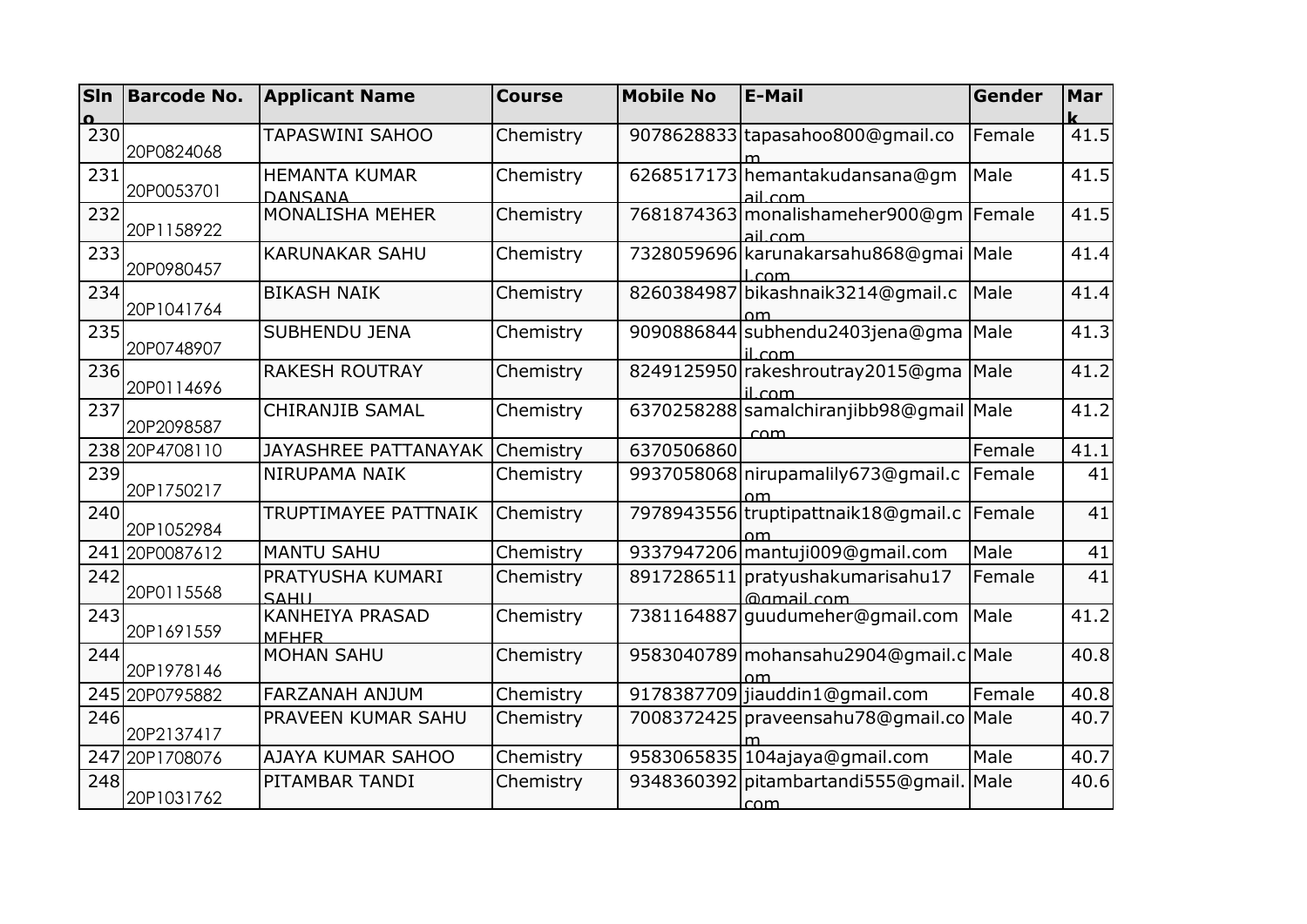| <b>SIn</b> | <b>Barcode No.</b> | <b>Applicant Name</b>      | <b>Course</b> | <b>Mobile No</b> | <b>E-Mail</b>                                            | Gender | Mar  |
|------------|--------------------|----------------------------|---------------|------------------|----------------------------------------------------------|--------|------|
|            |                    |                            |               |                  |                                                          |        |      |
| 249        | 20P0422322         | <b>REETA MEHER</b>         | Chemistry     |                  | 9348856884 reetameher99@gmail.co                         | Female | 40.6 |
| 250        | 20P0066874         | <b>KSHIROD KUMAR MAHAL</b> | Chemistry     |                  | 7538097385 kshirodkumarmahal123@<br>amail com            | Male   | 40.6 |
| 251        | 20P1848203         | HRUSHIKESH MAJHI           | Chemistry     |                  | 7978653492 hrusikeshmajhi274@gmai Male<br>com            |        | 40.4 |
| 252        | 20P1403286         | <b>SURYA NARAYAN NAYAK</b> | Chemistry     |                  | 7328070034 suryanarayannayak84@g<br>mail com             | Male   | 40.4 |
| 253        | 20P1556186         | <b>SAROJ KUMAR PANDA</b>   | Chemistry     |                  | 8144879492 pandasaroj08@gmail.co                         | Male   | 40.3 |
| 254        | 20P0250167         | <b>SWAGAT KUMAR MUND</b>   | Chemistry     |                  | 8328946328 Swagatmund 33@gmail.c                         | Male   | 40.3 |
| 255        | 20P0696028         | RAKESH KUMAR SINGH         | Chemistry     |                  | 9090154628 rakeshkumarsingh096@g<br>mail.com             | Male   | 40.3 |
| 256        | 20P0395327         | <b>SUDESNA MOHAPATRA</b>   | Chemistry     |                  | 8328941839 mohapatrasudesna17@g<br>mail.com              | Female | 40.3 |
| 257        | 20P2211702         | KAMALA KANTA NAIK          | Chemistry     |                  | 8144014460 naikkamalakant 234@gm<br>ail com              | Male   | 40.3 |
| 258        | 20P0440977         | <b>SUSHIL CHINDA</b>       | Chemistry     |                  | 6372121030 chidasushil2017@gmail.c<br>nm                 | Male   | 40.3 |
|            | 259 20P0599720     | <b>ANUP BHOI</b>           | Chemistry     | 9337894022       | anupbhoi8@gmail.com                                      | Male   | 40.2 |
|            | 260 20P1896684     | <b>SUBHASINI DURGA</b>     | Chemistry     |                  | 8658912688 subasdurga@gmail.com                          | Female | 40.2 |
| 261        | 20P1306796         | AKASH RANJAN BEHERA        | Chemistry     |                  | 6371797011 akashbehera 6867@gmail                        | Male   | 40   |
| 262        | 20P1767573         | <b>BHARATEE SAHU</b>       | Chemistry     |                  | 6371327189 bharateesahu3010@gmai Female<br>$\sim$        |        | 40   |
| 263        | 20P1621726         | <b>ITISHREE SAHOO</b>      | Chemistry     |                  | 9337008949 cityinternet.ngr@gmail.co Female              |        | 40   |
| 264        | 20P1768376         | TANMAY KUMAR PADHAN        | Chemistry     |                  | 7008706060 tanmay kumar padhan 848<br>@gmail.com         | Male   | 39.9 |
| 265        | 20P1739814         | SOMYA RANJAN JENA          | Chemistry     |                  | 7749904395 somyaranjanchinu@gmail Male<br>com            |        | 39.9 |
| 266        | 20P1409107         | DOLESHWARI RANA            | Chemistry     |                  | 9337834882 doleshwarirana306@gmai Female<br><u>l com</u> |        | 39.7 |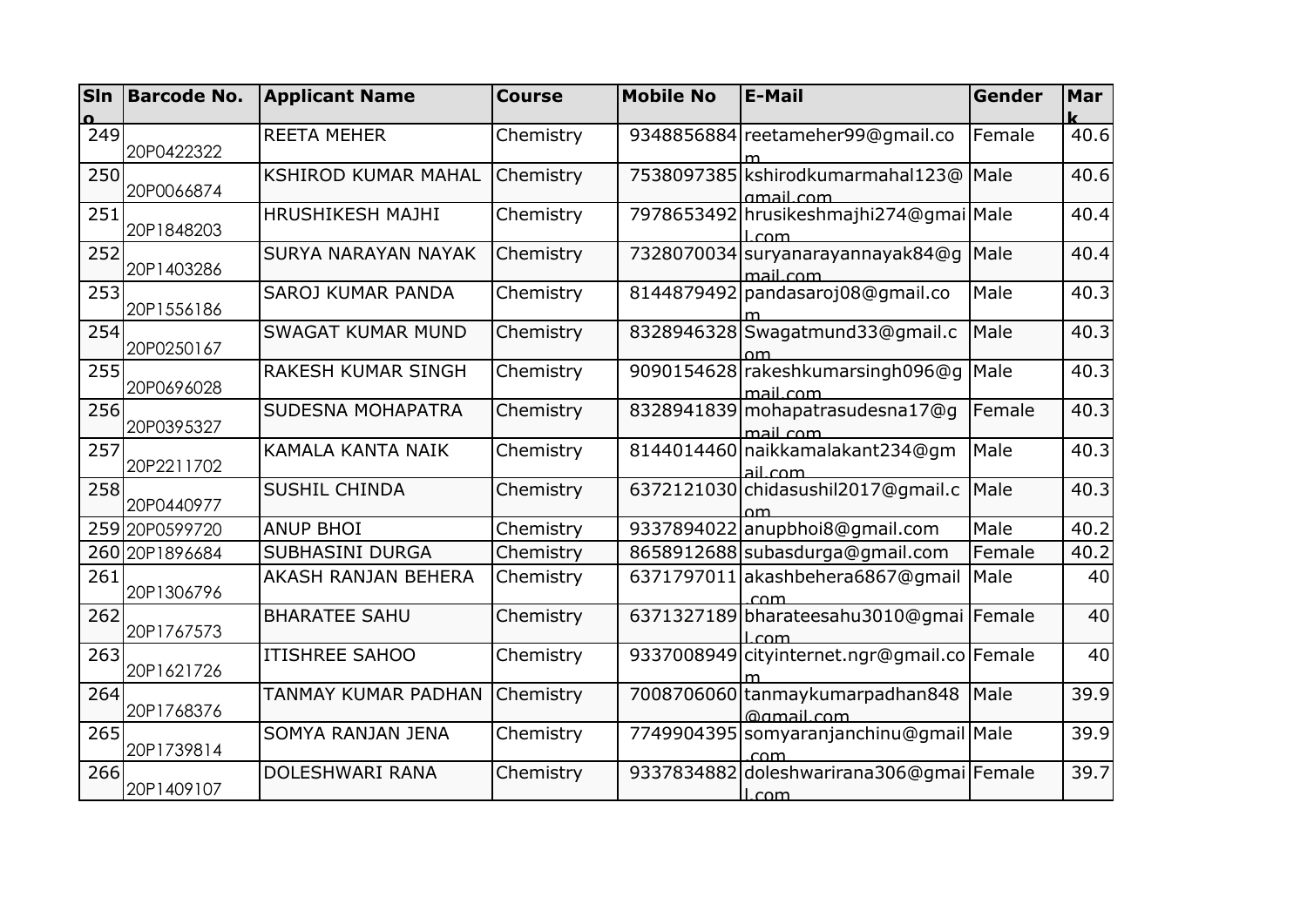| <b>SIn</b> | <b>Barcode No.</b> | <b>Applicant Name</b>  | <b>Course</b> | <b>Mobile No</b> | <b>E-Mail</b>                                          | Gender | Mar  |
|------------|--------------------|------------------------|---------------|------------------|--------------------------------------------------------|--------|------|
|            |                    |                        |               |                  |                                                        |        |      |
| 267        | 20P1479132         | PRIYADARSINI BARIK     | Chemistry     |                  | 8339046701 priyadarsinibarik 26@gma<br>il com          | Female | 39.7 |
| 268        | 20P1308873         | <b>AKASH BEHERA</b>    | Chemistry     | 9777898951       | aakashbehera12@gmail.c Male                            |        | 39.6 |
| 269        | 20P0170778         | <b>SNEHA PADHI</b>     | Chemistry     |                  | 7751065882 snehapadhi11@gmail.co                       | Female | 39.6 |
| 270        | 20P0952118         | <b>L EARLY STAR</b>    | Chemistry     |                  | 8249819289 earlystar1995@gmail.co                      | Female | 39.5 |
| 271        | 20P1663883         | <b>SASMITA SAHU</b>    | Chemistry     |                  | 7847033073 sasmitasasmita8989@gm<br>ail.com            | Female | 39.5 |
| 272        | 20P2131229         | AMIT KUMAR MEHER       | Chemistry     | 9178436117       | amitkumarmeher91@gm<br>ail com                         | Male   | 39.5 |
| 273        | 20P0454740         | PRIYANKA JENA          | Chemistry     | 7788971267       | tppriyankajena@gmail.co                                | Female | 39.5 |
| 274        | 20P1012402         | RASHMITA NAIK          | Chemistry     | 7008258701       | shubhasmita2020@gmail. Female                          |        | 39.5 |
|            | 275 20P1614013     | <b>JHAJMAL CHANDI</b>  | Chemistry     |                  | 9337941947 jhajmal123@gmail.com                        | Male   | 39.4 |
| 276        | 20P0960908         | Prosanjeet Debnath     | Chemistry     |                  | 8594981920 prasanjeet debnath 143@q Male<br>mail com   |        | 39.4 |
| 277        | 20P1329813         | PRATIKSHYARANI MEHER   | Chemistry     |                  | 6371332568 pratikshyameher111@gm Female<br>ail.com     |        | 39.6 |
| 278        | 20P0494327         | <b>MONALISA NANDA</b>  | Chemistry     |                  | 7846964721 nandamonalisa123@gmai Female<br>com         |        | 39.2 |
| 279        | 20P0261986         | <b>RADHAKANTA DAS</b>  | Chemistry     |                  | 7326090337 dasradhakanta30@gmail. Male<br>com          |        | 39.6 |
| 280        | 20P0889858         | CHANDAN KUMAR SAHU     | Chemistry     |                  | 7325942467 sahuchandannpali@gmail<br>com               | Male   | 39.7 |
| 281        | 20P1926739         | <b>ROHIT BISWAL</b>    | Chemistry     |                  | 8018983752 biswalrohit136@gmail.co                     | Male   | 39.1 |
| 282        | 20P0366266         | <b>DIBYASMITA DASH</b> | Chemistry     |                  | 7978548214 ddibyasmita2424@gmail.<br>com               | Female | 39.1 |
| 283        | 20P0903967         | <b>GAGAN TRIPATHY</b>  | Chemistry     |                  | 7978439590 tripathygagan7@gmail.co Male                |        | 39.1 |
| 284        | 20P0054581         | <b>INDRALAL JAGAT</b>  | Chemistry     |                  | 8144314088 indralaljagat 123@gmail.c Male<br><u>om</u> |        | 39   |
|            |                    |                        |               |                  |                                                        |        |      |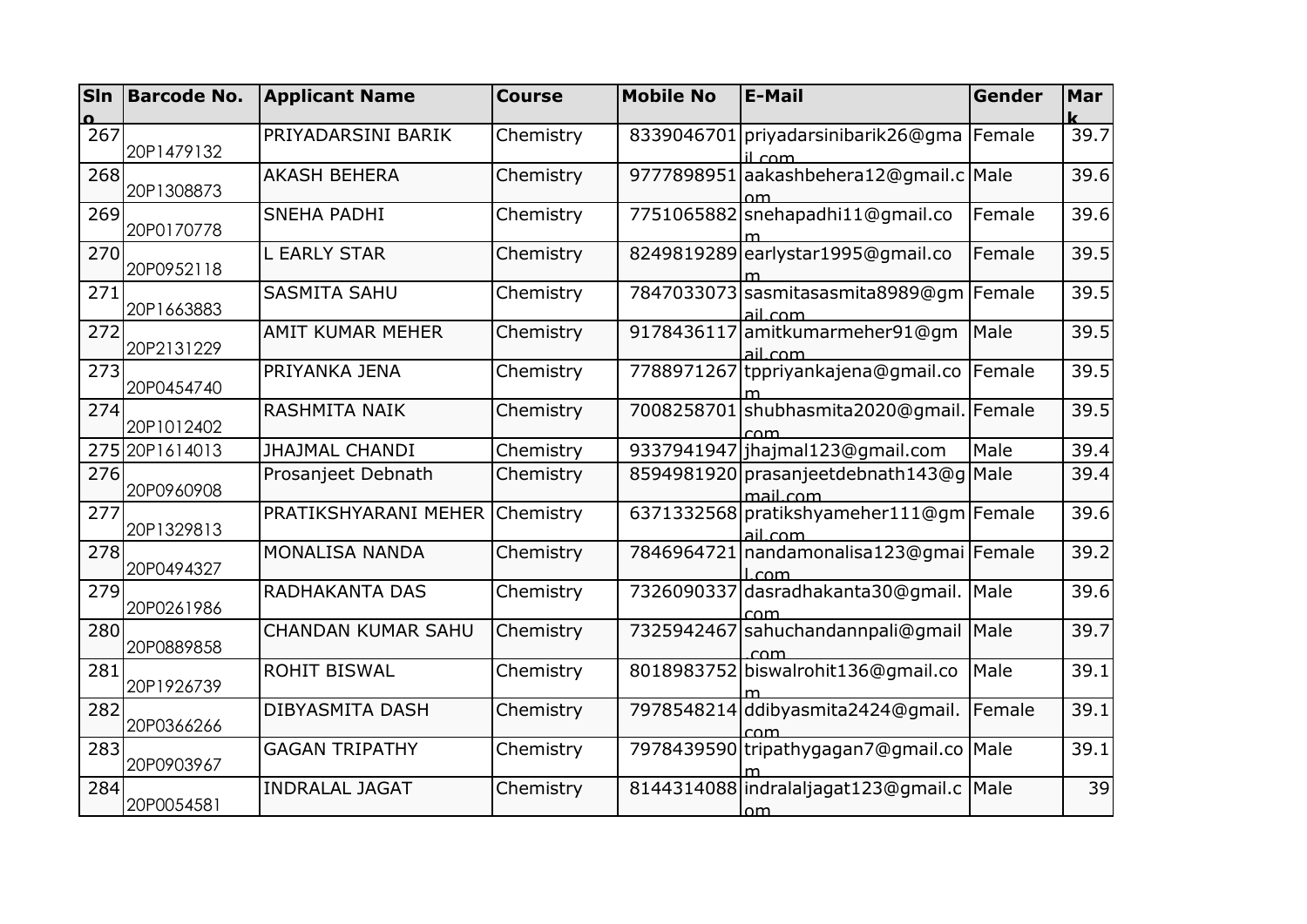| <b>SIn</b> | <b>Barcode No.</b> | <b>Applicant Name</b>              | <b>Course</b> | <b>Mobile No</b> | <b>E-Mail</b>                               | Gender | Mar  |
|------------|--------------------|------------------------------------|---------------|------------------|---------------------------------------------|--------|------|
|            |                    |                                    |               |                  |                                             |        |      |
| 285        |                    | PADMABHUSAN MALLIK                 | Chemistry     |                  | 9938037016   padmabhusan mallik 006@        | Male   | 39   |
|            | 20P1847873         |                                    |               |                  | amail com                                   |        |      |
| 286        |                    | <b>RAJAT KUMAR</b>                 | Chemistry     |                  | 7008813323 Rajatsatapathy146@gmai Male      |        | 38.9 |
|            | 20P2060244         | <b>SATAPATHY</b>                   |               |                  | l com                                       |        |      |
| 287        | 20P2038536         | <b>ABHILASH KUMAR SUNA</b>         | Chemistry     |                  | 8917658050 abhilash8328652@gmail.<br>rnm    | Male   | 38.9 |
|            | 288 20P0163316     | KOBIDANAND MAJHI                   | Chemistry     |                  | 8018771290 kobidanand1@qmail.com            | Male   | 38.9 |
|            | 289 20P2040884     | <b>SOBHAN KUMAR RANA</b>           | Chemistry     |                  | 7684932695 sobhanrana8@gmail.com            | Male   | 38.8 |
| 290        |                    | <b>BIKASH BHOI</b>                 | Chemistry     |                  | 8114643707 bikashbhoi275@qmail.co           | Male   | 38.7 |
|            | 20P2039692         |                                    |               |                  |                                             |        |      |
| 291        |                    | PRATIKSHYA SAHU                    | Chemistry     |                  | 7008282774 pratikshyasahu8@gmail.c   Female |        | 38.7 |
|            | 20P1799529         |                                    |               |                  |                                             |        |      |
|            | 292 20P1546926     | <b>MANAS RANJAN MISHRA</b>         | Chemistry     | 9078475427       | manasrm18@gmail.com                         | Male   | 38.7 |
| 293        |                    | RASHMIPRAVA SAHOO                  | Chemistry     |                  | 8917272342 sahoorasmi20@gmail.co            | Female | 38.6 |
|            | 20P1308693         |                                    |               |                  |                                             |        |      |
| 294        | 20P1359167         | PRABEEN KUMAR DAS                  | Chemistry     |                  | 8456948580 jayashreedas728@gmail.           | Male   | 38.5 |
|            |                    |                                    |               |                  | com                                         |        |      |
| 295        | 20P1064194         | Jogesh Kumar Behera                | Chemistry     |                  | 8917623012 smartyjogesh@gmail.co            | Male   | 38.5 |
| 296        |                    | Rabindra Kumar Khatua              | Chemistry     | 8338089727       | lrabindrakhatua02@gmail. Male               |        | 38.4 |
|            | 20P0991897         |                                    |               |                  |                                             |        |      |
| 297        |                    | Binayak Rana                       | Chemistry     |                  | 9337426153 binayakrana121@gmail.c           | Male   | 38.2 |
|            | 20P0085154         |                                    |               |                  |                                             |        |      |
| 298        |                    | <b>KIRAN KUMAR SAHU</b>            | Chemistry     |                  | 9178251218 kiransahu7774@gmail.co           | Male   | 38.1 |
|            | 20P2116713         |                                    |               |                  |                                             |        |      |
| 299        |                    | NALINI MAHANANDA                   | Chemistry     |                  | 7682051246 nalinimahanand 768@gm            | Female | 37.9 |
|            | 20P8268810         |                                    |               |                  | ail_com                                     |        |      |
| 300        | 20P1321006         | <b>SUBHAM JENA</b>                 | Chemistry     | 8328816377       | lipujena 9583121320@gm   Male               |        | 37.8 |
|            |                    |                                    |               |                  | ail com                                     |        | 37.7 |
| 301        | 20P1313713         | <b>ANWESH PRASAD</b>               | Chemistry     | 9348515277       | anweshagasti668@gmail.   Male               |        |      |
|            | 302 20P0035347     | <b>AGASTI</b><br>PALLABINEE PARIDA | Chemistry     | 7978300663       | com                                         | Female | 37.6 |
|            |                    |                                    |               |                  |                                             | Male   | 37.5 |
|            | 303 20P0393237     | Prasant Kumar Naik                 | Chemistry     | 9337322177       | prsntnyk143@gmail.com                       |        |      |
|            | 304 20P0280487     | <b>SNIGDHA PATEL</b>               | Chemistry     |                  | 8456913952 ruli.31.oct98@gmail.com          | Female | 37.4 |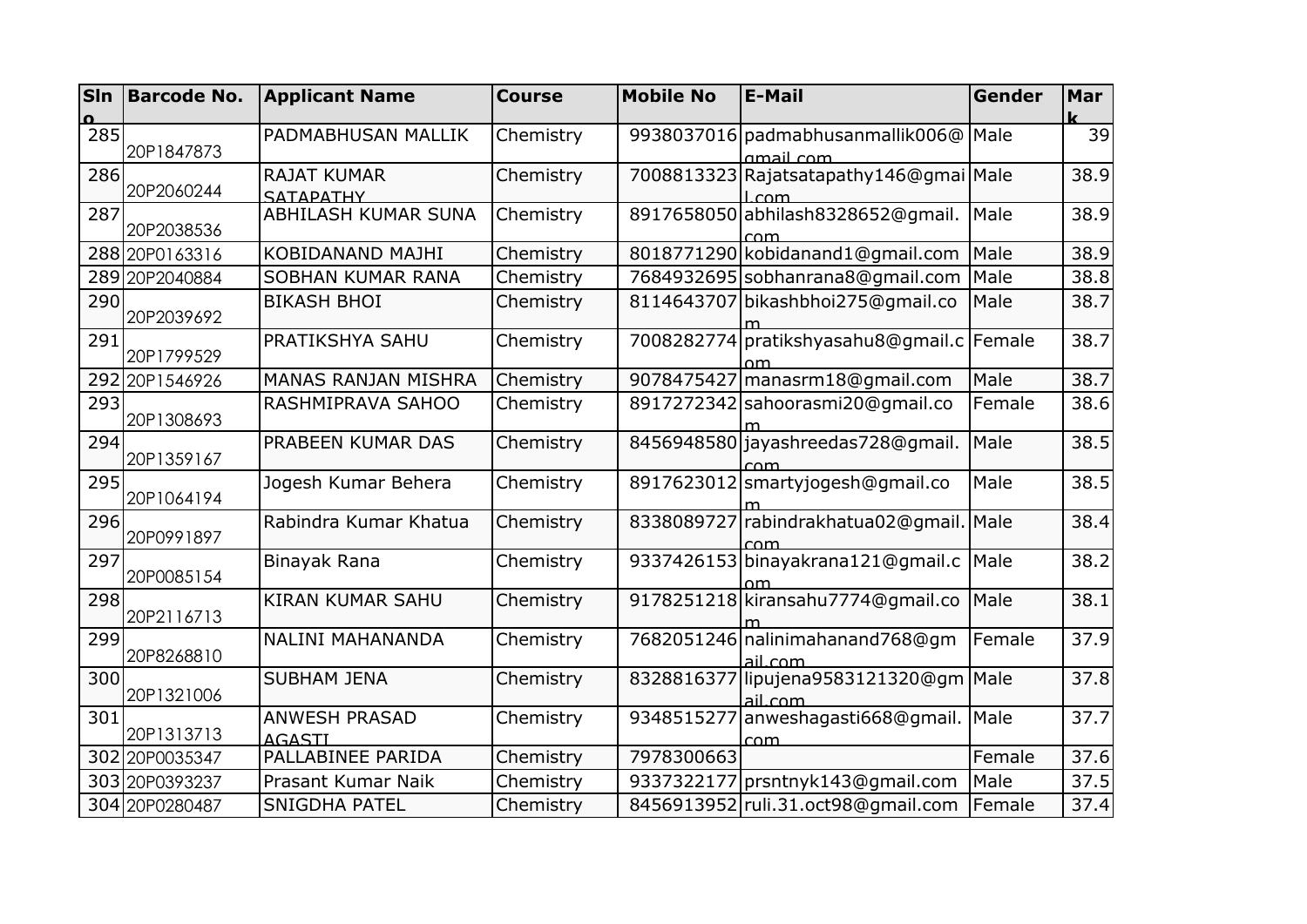| <b>SIn</b> | <b>Barcode No.</b> | <b>Applicant Name</b>      | <b>Course</b> | <b>Mobile No</b> | <b>E-Mail</b>                                       | Gender | Mar               |
|------------|--------------------|----------------------------|---------------|------------------|-----------------------------------------------------|--------|-------------------|
| 305        |                    | <b>AMARESH SAHOO</b>       | Chemistry     |                  | 8249956492 amareshsahoosilu@gmail                   | Male   | 37.9              |
|            | 20P0751478         |                            |               |                  | com                                                 |        |                   |
| 306        |                    | <b>MAMATA SUNA</b>         | Chemistry     |                  | 9938564081 mamatasuna456@gmail.                     | Female | 37.2              |
|            | 20P1621464         |                            |               |                  |                                                     |        |                   |
| 307        | 20P1389646         | <b>DINESH SAHU</b>         | Chemistry     |                  | 8328909113 starboydinesh11@gmail.c Male             |        | 37.1              |
| 308        | 20P1766717         | SAUMYA RANJAN SAHOO        | Chemistry     |                  | 8249776482 saumyasahoo 5757@gmai Male               |        | $\overline{37}$   |
| 309        |                    | <b>PUJA SAHA</b>           | Chemistry     |                  | $\sim$<br>7978644815 pujasaha 78911@gmail.co Female |        | 37                |
|            | 20P1480836         |                            |               |                  |                                                     |        |                   |
| 310        |                    | Bandana khura              | Chemistry     |                  | 6372960297 bandanakhura@gmail.co                    | Female | 36.9              |
|            | 20P1404852         |                            |               |                  |                                                     |        |                   |
| 311        |                    | TARINI CHARAN RATH         | Chemistry     |                  | 9040238174 tarinicharan12345@gmail Male             |        | $\overline{36.5}$ |
|            | 20P0113038         |                            |               |                  |                                                     |        |                   |
|            | 312 20P1638602     | <b>BASANTA JAGAT</b>       | Chemistry     |                  | 9938128512 jagatbasanta@gmail.com                   | Male   | 36.5              |
|            | 313 20P0482408     | <b>BIJULI BARIHA</b>       | Chemistry     |                  | 8114671416 bbariha888@gmail.com                     | Female | 36.4              |
|            | 314 20P0505752     | <b>MAHENDRA KUMAR RAUT</b> | Chemistry     |                  | 7328058866 mrout 6614@gmail.com                     | Male   | 36                |
| 315        |                    | Sonali sahu                | Chemistry     |                  | 8596025550 spsonalisahu97@gmail.co                  | Female | 36                |
|            | 20P0978386         |                            |               |                  |                                                     |        |                   |
|            | 316 20P0653867     | <b>TUSHAR SA</b>           | Chemistry     |                  | 7752006488 tusharsa 345@gmail.com                   | Male   | 35.9              |
| 317        |                    | PRIYANKA SATAPATHY         | Chemistry     |                  | 8339905977 priyankasatapathy 968@q                  | Female | 35.8              |
|            | 20P0832116         |                            |               |                  | mail com                                            |        |                   |
|            | 318 20P1661072     | <b>ASHISH RANA</b>         | Chemistry     |                  | 6371946695 acs.ashiq@gmail.com                      | Male   | 35.7              |
|            | 319 20P8016910     | <b>EPTISHA BISHI</b>       | Chemistry     |                  | 8260099049 eptishabishi@gmail.com                   | Female | 35.7              |
| 320        | 20P2128554         | KSHYAMANIDHI SAHU          | Chemistry     |                  | 7735509583 kshyamanidhis 2@qmail.c                  | Male   | 35.5              |
|            |                    |                            |               |                  |                                                     |        |                   |
| 321        | 20P0813702         | ANANYA KUMARI DASH         | Chemistry     | 9556632117       | khirodrana123@gmail.co                              | Female | 35.5              |
|            | 322 20P2070623     | Prakas Chandra Majhi       | Chemistry     |                  | 7205483825 cambly hindi@gmail.com                   | Male   | 35.3              |
| 323        |                    | <b>SWAGATIKA CHAND</b>     | Chemistry     |                  | 7853084809 swagatikachand 24@gmail Female           |        | 35                |
|            | 20P0668612         |                            |               |                  | com                                                 |        |                   |
| 324        |                    | SUDIPTA RANJAN JOSHI       | Chemistry     |                  | 9668067546 sudiptaranjanjoshi0168@                  | Male   | 35                |
|            | 20P5337110         |                            |               |                  | amail com                                           |        |                   |
|            | 325 20P5979710     | <b>GAURA CHANDRA NAIK</b>  | Chemistry     |                  | 9777975475 ngourav18@gmail.com                      | Male   | 34.5              |